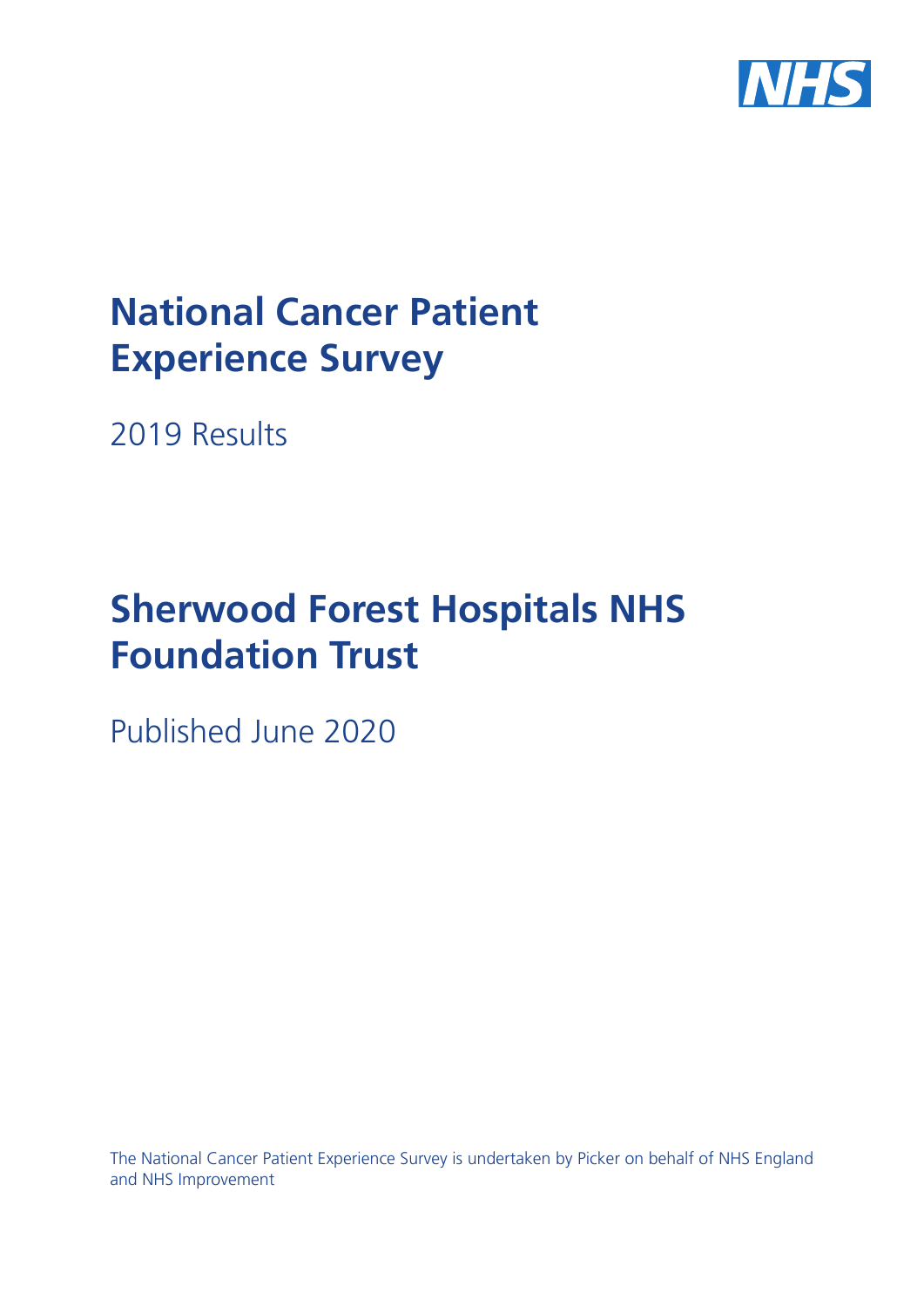# **Executive Summary** Case Mix Adjusted scores

#### **Cancer Dashboard Questions**

The following seven questions are included in phase 1 of the Cancer Dashboard developed by Public Health England and NHS England:

Q61. Patient's average rating of care scored from very poor to very good

| $\Omega$ | $\overline{2}$                                                | 3 | 5 | 6 | 7 | 8 | 9   | 10                                                                                            |
|----------|---------------------------------------------------------------|---|---|---|---|---|-----|-----------------------------------------------------------------------------------------------|
|          |                                                               |   |   |   |   |   | 8.9 |                                                                                               |
|          |                                                               |   |   |   |   |   |     | Q18. Patient definitely involved as much as they wanted in decisions about care and treatment |
|          |                                                               |   |   |   |   |   |     | Q19. Patient given the name of a CNS who would support them through their treatment           |
| 86%      | Q20. Patient found it very or quite easy to contact their CNS |   |   |   |   |   |     |                                                                                               |
|          |                                                               |   |   |   |   |   |     | Q39. Patient always felt they were treated with respect and dignity while in hospital         |
|          | leaving hospital                                              |   |   |   |   |   |     | Q41. Hospital staff told patient who to contact if worried about condition or treatment after |
| 54%      | treatment                                                     |   |   |   |   |   |     | Q55. General practice staff definitely did everything they could to support patient during    |

### **Questions Outside Expected Range**

|                                                                                                    |            | Case Mix Adjusted Scores   |                            |                   |
|----------------------------------------------------------------------------------------------------|------------|----------------------------|----------------------------|-------------------|
|                                                                                                    | 2019 Score | Lower<br>Expected<br>Range | Upper<br>Expected<br>Range | National<br>Score |
| Q2. Patient thought they were seen as soon as necessary                                            | 91%        | 79%                        | 89%                        | 84%               |
| [Q13] Patient given easy to understand written information about the type of cancer they<br>had    | 86%        | 68%                        | 81%                        | 74%               |
| Q14. Patient felt that treatment options were completely explained                                 | 93%        | 78%                        | 89%                        | 83%               |
| Q47. Patient completely given understandable information about whether radiotherapy was<br>working | 76%        | 45%                        | 74%                        | 60%               |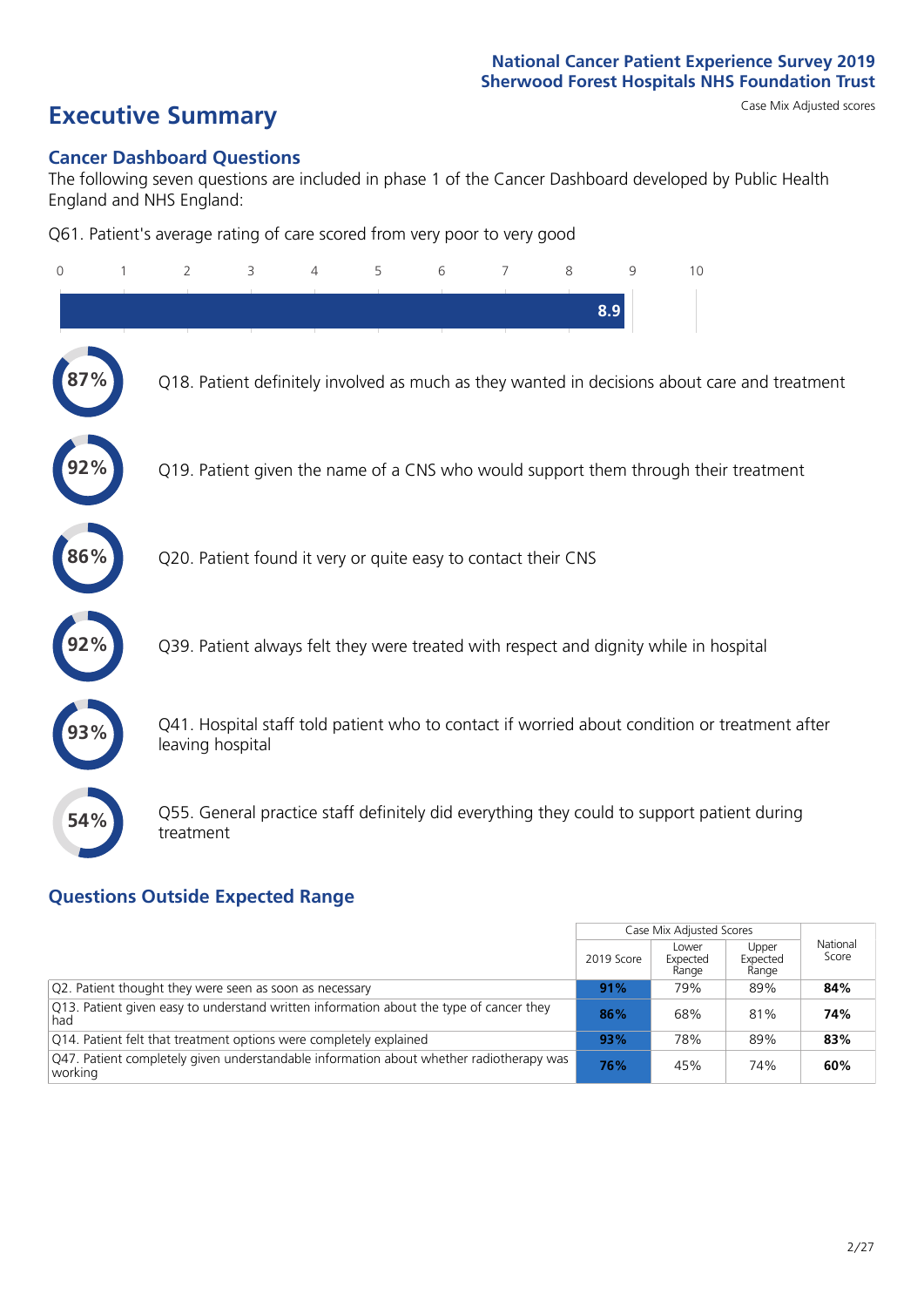## **Introduction**

The National Cancer Patient Experience Survey 2019 is the ninth iteration of the survey first undertaken in 2010. It has been designed to monitor national progress on cancer care; to provide information to drive local quality improvements; to assist commissioners and providers of cancer care; and to inform the work of the various charities and stakeholder groups supporting cancer patients.

The survey was overseen by a national Cancer Patient Experience Advisory Group. This Advisory Group set the principles and objectives of the survey programme and guided questionnaire development. The survey was commissioned and managed by NHS England. The survey provider, Picker, is responsible for designing, running and analysing the survey.

The 2019 survey involved 143 NHS Trusts. Out of 111,366 people, 67,858 people responded to the survey, yielding a response rate of 61%.

# **Methodology**

#### **Eligibility, eldwork and survey methods**

The sample for the survey included all adult (aged 16 and over) NHS patients, with a confirmed primary diagnosis of cancer, discharged from an NHS Trust after an inpatient episode or day case attendance for cancer related treatment in the months of April, May and June 2019. The fieldwork for the survey was undertaken between December 2019 and March 2020.

As in the previous four years, the survey used a mixed mode methodology. Questionnaires were sent by post, with two reminders where necessary, but also included an option to complete the questionnaire online. A Freephone helpline and email was available for respondents to opt out, ask questions about the survey, enable them to complete their questionnaire over the phone and provide access to a translation and interpreting facility for those whose first language was not English.

#### **Case-mix adjustment**

Both unadjusted and adjusted scores are presented in this report. Case-mix adjusted scores allows us to account for the impact that differing patient populations might have on results. By using the case-mix adjusted estimates we can obtain a greater understanding of how a Trust is performing given their patient population. The factors taken into account in this case-mix adjustment are gender, age, ethnic group, deprivation, and tumour group.

#### **Scoring methodology**

Fifty-two questions from the questionnaire are scored as these questions relate directly to patient experience. For all but one question (Q61), scores are presented as the percentage of positive responses out of all scored responses. For Q61, respondents rate their overall care on a scale of 0 to 10, of which the average was calculated for this question's presented score. The percentages in this report have been rounded to the nearest percentage point. Therefore, in some cases the figures do not appear to add up to 100%.

#### **Statistical significance**

In the reporting of 2019 results, appropriate statistical tests have been undertaken to identify unadjusted scores for which the change over time is 'statistically significant'. Thirty-seven scored questions in 2019 have been compared with those of 2018 and a statistically significant change between the two years has been reported where identified.

For the scored questions that are comparable beyond 2018, statistically significant change over the five years has also been reported where identified. A statistically significant difference means that the change in the result is very unlikely to have occurred by sampling variation.

#### **Suppression**

#### **Question-level suppression**

For scores where the base size per question is  $<$ 21, the score will be suppressed and replaced with an asterisk (\*). The base size will include neutral response options.

#### **Double suppression**

If any group within a particular sub-group breakdown (such as the tumour group breakdown) has <21 responses, then the figure for this particular group is suppressed and replaced with an asterisk (\*). If there is only one group within the sub-group breakdown that has <21 respondents, and is therefore suppressed, the group with the next lowest number of respondents is also supressed and replaced with an asterisk (\*) (regardless if it is greater than or less than 21).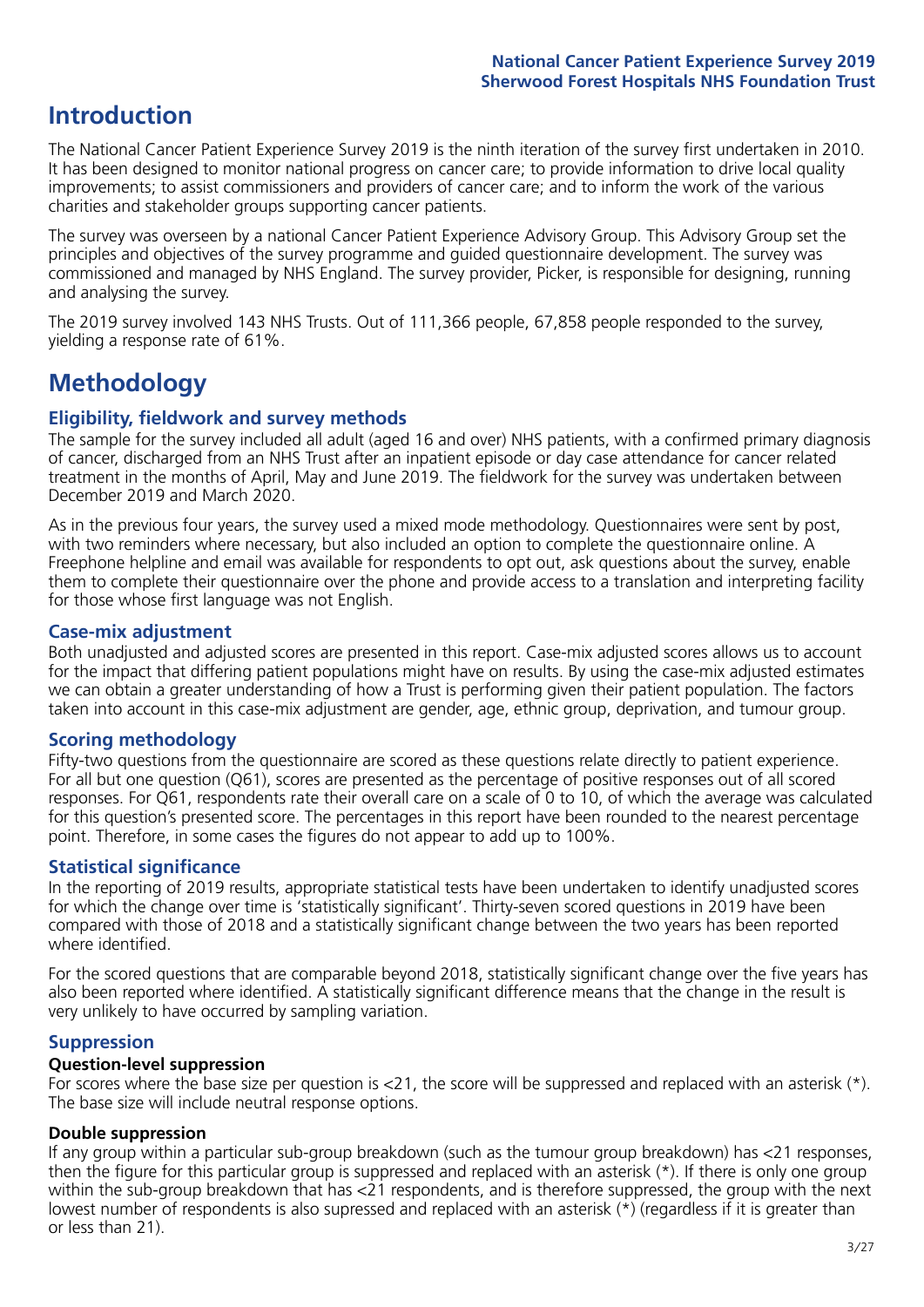# **Understanding the results**

This report shows how this Trust scored for each question in the survey, compared with national results and previous year's results. It is aimed at helping individual Trusts to understand their performance and identify areas for local improvement. Below is a description of the type of results presented within this report and how to understand them.

#### **Expected range charts**

The expected range charts in this report show a bar with the lowest and highest score received for each question nationally. Within this bar, an expected range is given (in grey) and a black diamond represents the actual score for this Trust.

Trusts whose score is above the upper limit of the expected range (in the dark blue) are positive outliers, with a score statistically significantly higher than the national mean. This indicates that the Trust performs better than what Trusts of the same size and demographics are expected to perform. The opposite is true if the score is below the lower limit of the expected range (in the light blue); these are negative outliers. For scores within the expected range (in the grey), the score is what we would expect given the Trust's size and demographics.

#### **Comparability tables**

The comparability tables show the 2018 and 2019 unadjusted scores for this Trust for each scored question. If there is a significant change from 2018 and 2019 or overall from 2015 to 2019, an arrow will be presented for the direction of change. The adjusted 2019 score will also be presented for each scored question along with the lower and upper expected range and national score. Scores above the upper limit of the expected range will be highlighted dark blue, scores below the lower limit of the expected range will be highlighted light blue, and scores within the lower and upper limit of the expected ranges will be highlighted grey.

#### **Tumour type tables**

The tumour type tables show the unadjusted scores for each scored question for each of the 13 tumour groups. The national score for that tumour group is also shown. Unadjusted scores for the same tumour type across different Trusts may not be comparable, as they do not account for the impact that differing patient populations might have on results. Central nervous system is abbreviated as 'CNS' and lower gastrointestinal tract is abbreviated as 'LGT' throughout this report.

#### **Year on year charts**

The year on year charts show five columns representing the unadjusted scores of the last five years (2015, 2016, 2017, 2018 and 2019) for each scored question.

#### **Notes on specific questions**

Following the development phase of the 2019 survey, several changes were made to the questionnaire. Six scored questions were amended (Q5, Q18, Q30, Q35, Q56 and Q60) and one non-scored question (Q29) was amended that impacted the comparability of questions Q30 to Q41. Of all questions changed or impacted by change, only Q60 is presented with historical comparisons; though the results should be interpreted with caution.

#### **Unadjusted data and case-mix adjusted data**

Unadjusted data should be used to see the actual responses from patients relating to the Trust. Case-mix adjusted data, together with expected ranges, should be used to understand whether the results are significantly higher or lower than national results taking account of the patient mix.

### **Further information**

This research was carried out in accordance with the international standard for organisations conducting social research (accreditation to ISO20252:2012; certificate number GB08/74322). The 2019 survey data has been produced and published in line with the Code of Practice for Official Statistics.

For more information on the methodology, please see the Technical Document. It can be viewed along with the 2019 questionnaire and survey quidance on the website at [www.ncpes.co.uk](https://www.ncpes.co.uk/supporting-documents). For all other outputs at National, Trust, CCG and Cancer Alliance level, please see the PDF reports, Excel tables and dashboards at [www.ncpes.co.uk.](https://www.ncpes.co.uk/current-results)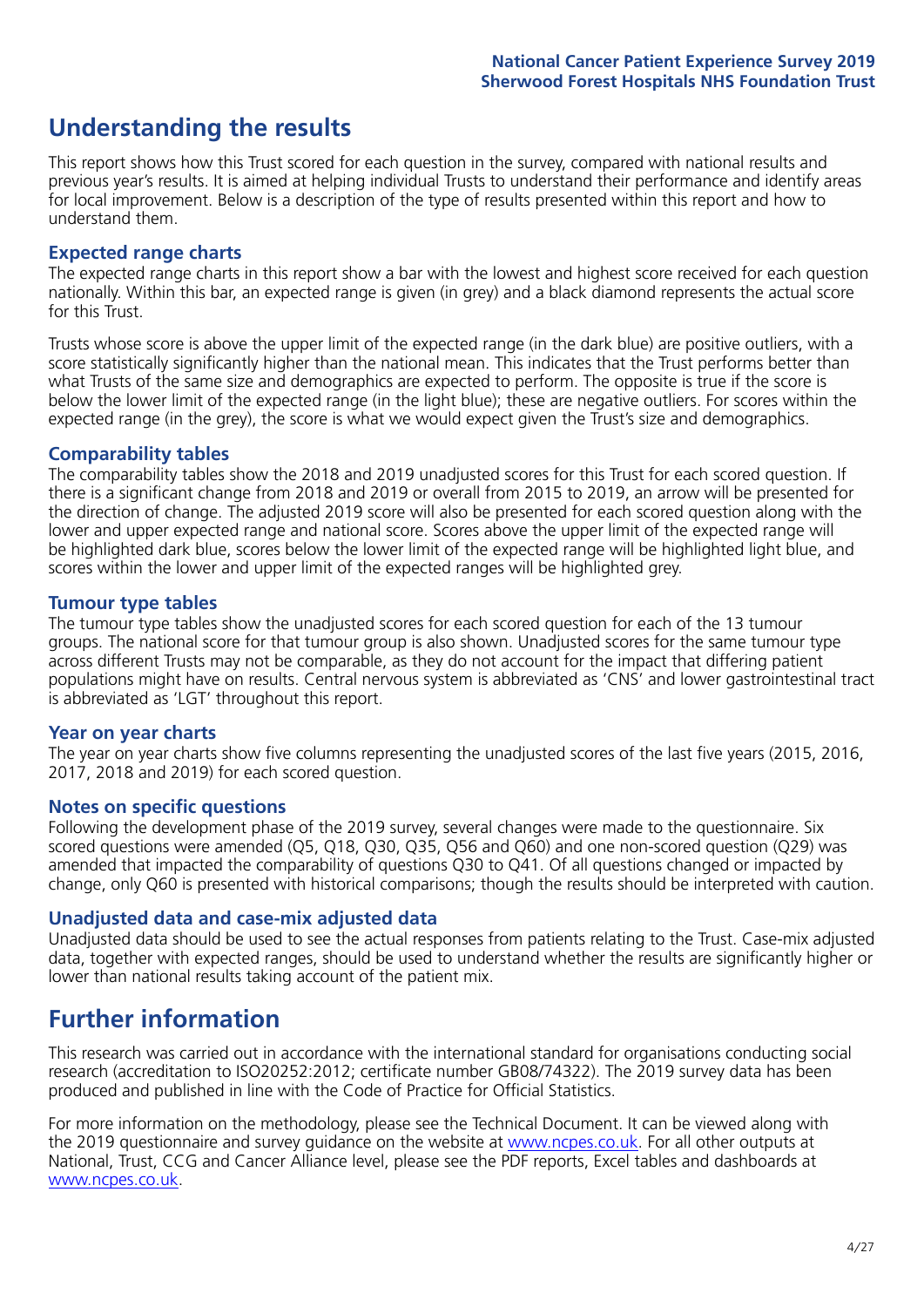### **Response Rate**

#### **Overall Response Rate**

196 patients responded out of a total of 351 patients, resulting in a response rate of 56%.

|          | Sample Size | Adjusted<br>Sample | Completed | Response Rate |
|----------|-------------|--------------------|-----------|---------------|
| Trust    | 369         | 351                | 196       | 56%           |
| National | 119.855     | 111,366            | 67.858    | 61%           |

#### **Respondents by Survey Type**

|                            | Number of<br>Respondents |
|----------------------------|--------------------------|
| Online                     | 12                       |
| Paper                      | 184                      |
| Phone                      | O                        |
| <b>Translation Service</b> |                          |

#### **Respondents by Tumour Group**

|                      | Number of<br>Respondents |
|----------------------|--------------------------|
| <b>Brain / CNS</b>   | ∩                        |
| <b>Breast</b>        | 35                       |
| Colorectal / LGT     | 24                       |
| Gynaecological       | 8                        |
| Haematological       | 50                       |
| <b>Head and Neck</b> | $\overline{\phantom{a}}$ |
| Lung                 | 7                        |
| Prostate             | 29                       |
| Sarcoma              | Ω                        |
| Skin                 | 1 <sub>3</sub>           |
| <b>Upper Gastro</b>  | 7                        |
| Urological           | 16                       |
| Other                | 5                        |

#### **Respondents by Age and Gender**

Respondents year of birth has been used to determine age. This information has been amalgamated into 8 age bands. The age and gender distribution for the Trust was as follows:

|        | Age 16-24 | Age 25-34 | Age 35-44 | Age 45-54 | Age 55-64 | Age 65-74 | Age 75-84 | Age 85+ | Total |
|--------|-----------|-----------|-----------|-----------|-----------|-----------|-----------|---------|-------|
| Male   |           |           |           | 4         | 19        | 38        | 46        |         | 116   |
| Female |           |           |           | 10        | 18        | 25        | 18        |         | 80    |
| Total  |           |           |           | 14        | 37        | 63        | 64        | 16      | 196   |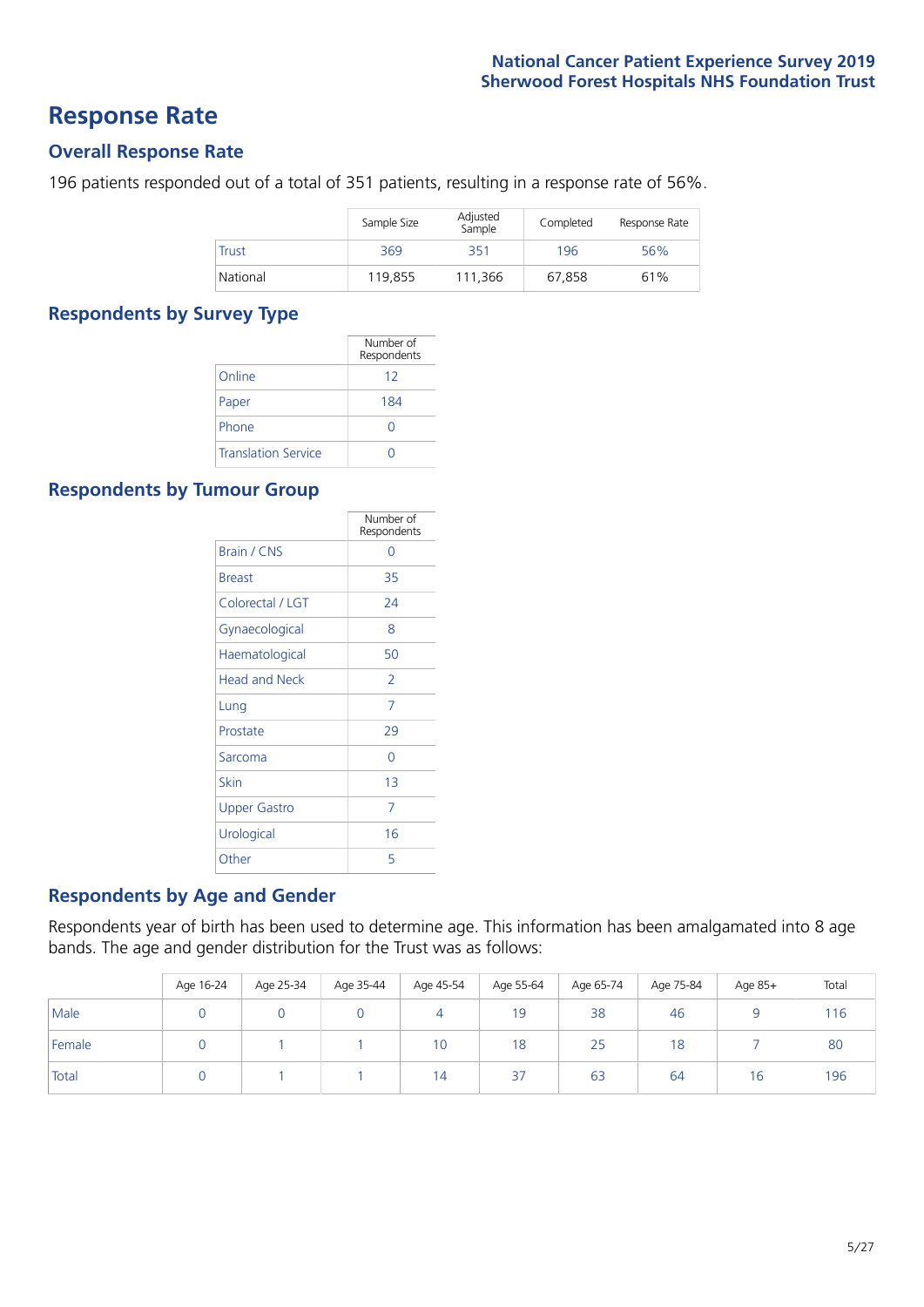# **Expected Range Charts**

| Lower Expected Range<br>Average                                                                                                                                                                                                                                                                                                                                                                                                                                                                                             |       |     |     | Upper Expected Range |     |     |                   |            | Case Mix Adjusted Score  |                   |                 |
|-----------------------------------------------------------------------------------------------------------------------------------------------------------------------------------------------------------------------------------------------------------------------------------------------------------------------------------------------------------------------------------------------------------------------------------------------------------------------------------------------------------------------------|-------|-----|-----|----------------------|-----|-----|-------------------|------------|--------------------------|-------------------|-----------------|
| <b>SEEING YOUR GP</b><br>Q1. Saw GP once or twice before being told they needed to go to<br>hospital<br>Q2. Patient thought they were seen as soon as necessary                                                                                                                                                                                                                                                                                                                                                             | $0\%$ | 10% | 20% | 30%                  | 40% | 50% | 60%               | 70%        | 80%<br>82%               | 91%               | 90% 100%        |
| <b>DIAGNOSTIC TESTS</b><br>Q5. Received all the information needed about the test<br>Q6. The length of time waiting for the test to be done was about<br>right<br>Q7. Test results explained in completely understandable way                                                                                                                                                                                                                                                                                               | 0%    | 10% | 20% | 30%                  | 40% | 50% | 60%               | 70%        | 80%<br>83%               | 90%               | 90% 100%<br>98% |
| <b>FINDING OUT WHAT WAS WRONG WITH YOU</b><br>Q10. Patient told they could bring a family member or friend when<br>first told they had cancer<br>Q11. Patient felt they were told sensitively that they had cancer<br>Q12. Patient completely understood the explanation of what was<br>wrong<br>Q13. Patient given easy to understand written information about<br>the type of cancer they had                                                                                                                             | 0%    | 10% | 20% | 30%                  | 40% | 50% | 60%               | 70%        | 80%<br>78%<br>85%<br>77% | 90%<br>86%        | 100%            |
| <b>DECIDING THE BEST TREATMENT FOR YOU</b><br>Q14. Patient felt that treatment options were completely explained<br>Q15. Patient felt possible side effects were definitely explained in<br>an understandable way<br>Q16. Patient definitely given practical advice and support in dealing<br>with side effects of treatment<br>Q17. Patient definitely told about side effects that could affect<br>them in the future<br>Q18. Patient definitely involved as much as they wanted in<br>decisions about care and treatment | 0%    | 10% | 20% | 30%                  | 40% | 50% | 60%<br>64%<br>57% | 70%<br>75% | 80%                      | 93%<br>♦<br>87%   | 90% 100%        |
| <b>CLINICAL NURSE SPECIALIST (CNS)</b><br>Q19. Patient given the name of a CNS who would support them<br>through their treatment<br>Q20. Patient found it very or quite easy to contact their CNS<br>Q21. Patient got understandable answers to important questions<br>all or most of the time                                                                                                                                                                                                                              | 0%    | 10% | 20% | 30%                  | 40% | 50% | 60%               | 70%        | 80%                      | 92%<br>86%<br>88% | 90% 100%        |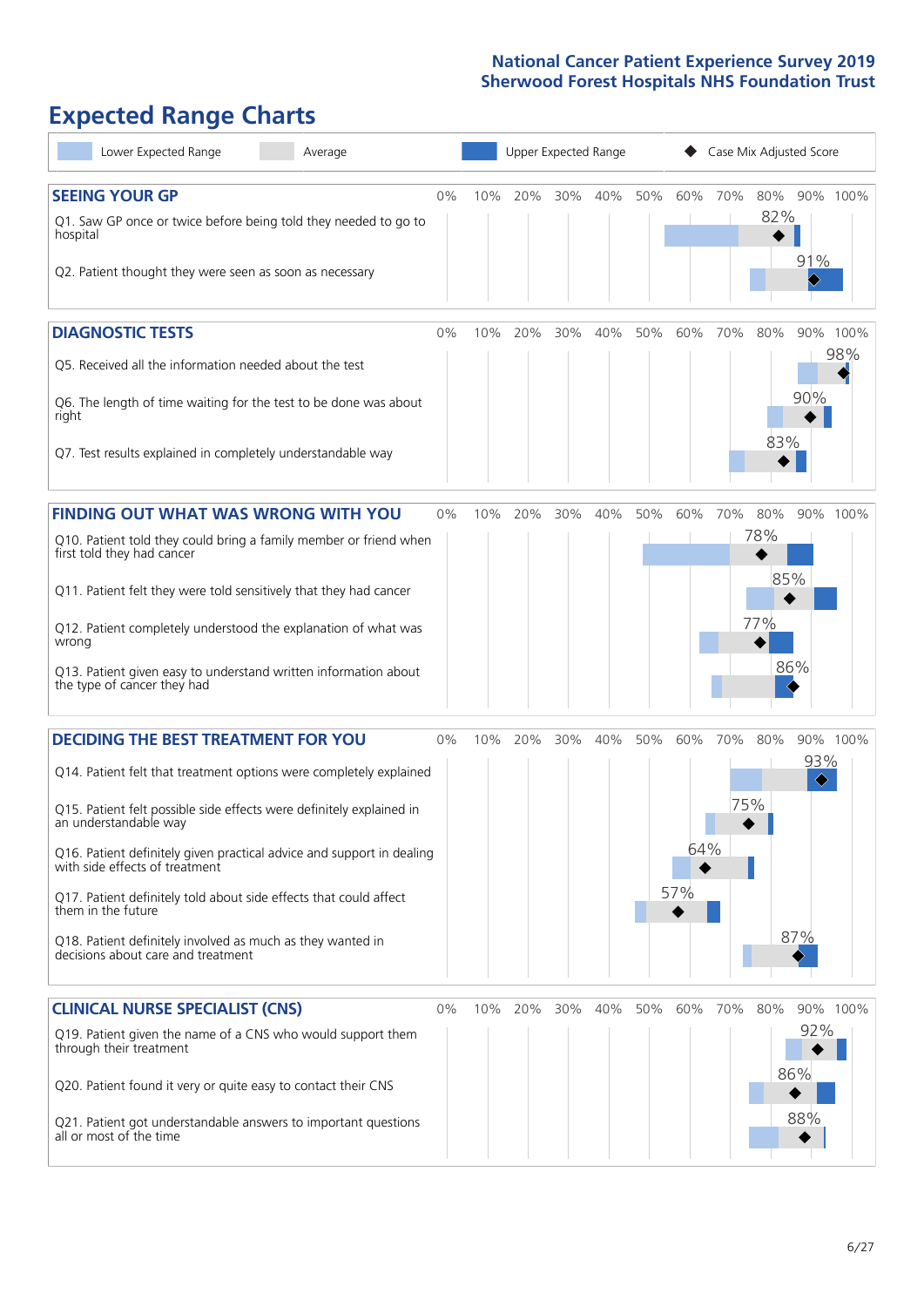# **Expected Range Charts**

| Lower Expected Range<br>Average                                                                                                                                                                                                                                     | Upper Expected Range |     |     |     |     |            | Case Mix Adjusted Score |            |     |             |  |  |
|---------------------------------------------------------------------------------------------------------------------------------------------------------------------------------------------------------------------------------------------------------------------|----------------------|-----|-----|-----|-----|------------|-------------------------|------------|-----|-------------|--|--|
| <b>SUPPORT FOR PEOPLE WITH CANCER</b><br>0%<br>Q22. Hospital staff gave information about support or self-help<br>groups for people with cancer<br>Q23. Hospital staff discussed or gave information about the impact<br>cancer could have on day to day activities | 10%                  | 20% | 30% | 40% | 50% | 60%<br>62% | 70%                     | 80%<br>82% | 86% | 90% 100%    |  |  |
| Q24. Hospital staff gave information on getting financial help or<br>possible benefits<br>Q25. Hospital staff told patient they could get free prescriptions                                                                                                        |                      |     |     |     |     |            |                         | 82%        |     |             |  |  |
| <b>OPERATIONS</b><br>$0\%$                                                                                                                                                                                                                                          | 10%                  | 20% | 30% | 40% | 50% | 60%        | 70%                     | 80%        | 90% | 100%<br>99% |  |  |
| Q27. Beforehand, patient had all the information needed about the<br>operation                                                                                                                                                                                      |                      |     |     |     |     |            |                         |            |     |             |  |  |
| Q28. Afterwards, staff completely explained how operation had<br>gone in understandable way                                                                                                                                                                         |                      |     |     |     |     |            |                         | 77%        |     |             |  |  |
| <b>HOSPITAL CARE AS AN INPATIENT</b><br>0%                                                                                                                                                                                                                          | 10%                  | 20% | 30% | 40% | 50% | 60%        | 70%                     | 80%        |     | 90% 100%    |  |  |
| Q30. Hospital staff didn't talk in front of patient as if patient wasn't<br>there                                                                                                                                                                                   |                      |     |     |     |     |            |                         | 85%        | 89% |             |  |  |
| Q31. Patient had confidence and trust in all doctors treating them                                                                                                                                                                                                  |                      |     |     |     |     |            |                         |            |     |             |  |  |
| Q32. Patient's family or someone close definitely felt able to talk to<br>a doctor                                                                                                                                                                                  |                      |     |     |     |     |            | 74%                     |            |     |             |  |  |
| Q33. Patient had confidence and trust in all the ward nurses<br>treating them                                                                                                                                                                                       |                      |     |     |     |     |            |                         | 83%        |     |             |  |  |
| Q34. Patient thought there were always or nearly always enough<br>nurses on duty to care for them                                                                                                                                                                   |                      |     |     |     |     |            | 69%                     |            |     |             |  |  |
| Q35. All hospital staff asked patient what name they prefer to be<br>called by                                                                                                                                                                                      |                      |     |     |     |     |            |                         | 81%        |     |             |  |  |
| Q36. Patient always given enough privacy when discussing<br>condition or treatment                                                                                                                                                                                  |                      |     |     |     |     |            |                         |            | 89% |             |  |  |
| Q37. Patient definitely found hospital staff to discuss worries or<br>fears during their inpatient visit                                                                                                                                                            |                      |     |     |     | 52% |            |                         |            |     |             |  |  |
| Q38. Hospital staff definitely did everything they could to help<br>control pain                                                                                                                                                                                    |                      |     |     |     |     |            |                         | 82%        |     |             |  |  |
| Q39. Patient always felt they were treated with respect and dignity<br>while in hospital                                                                                                                                                                            |                      |     |     |     |     |            |                         |            | 92% |             |  |  |
| Q40. Patient given clear written information about what should or<br>should not do after leaving hospital                                                                                                                                                           |                      |     |     |     |     |            |                         |            | 92% |             |  |  |
| Q41. Hospital staff told patient who to contact if worried about<br>condition or treatment after leaving hospital                                                                                                                                                   |                      |     |     |     |     |            |                         |            | 93% |             |  |  |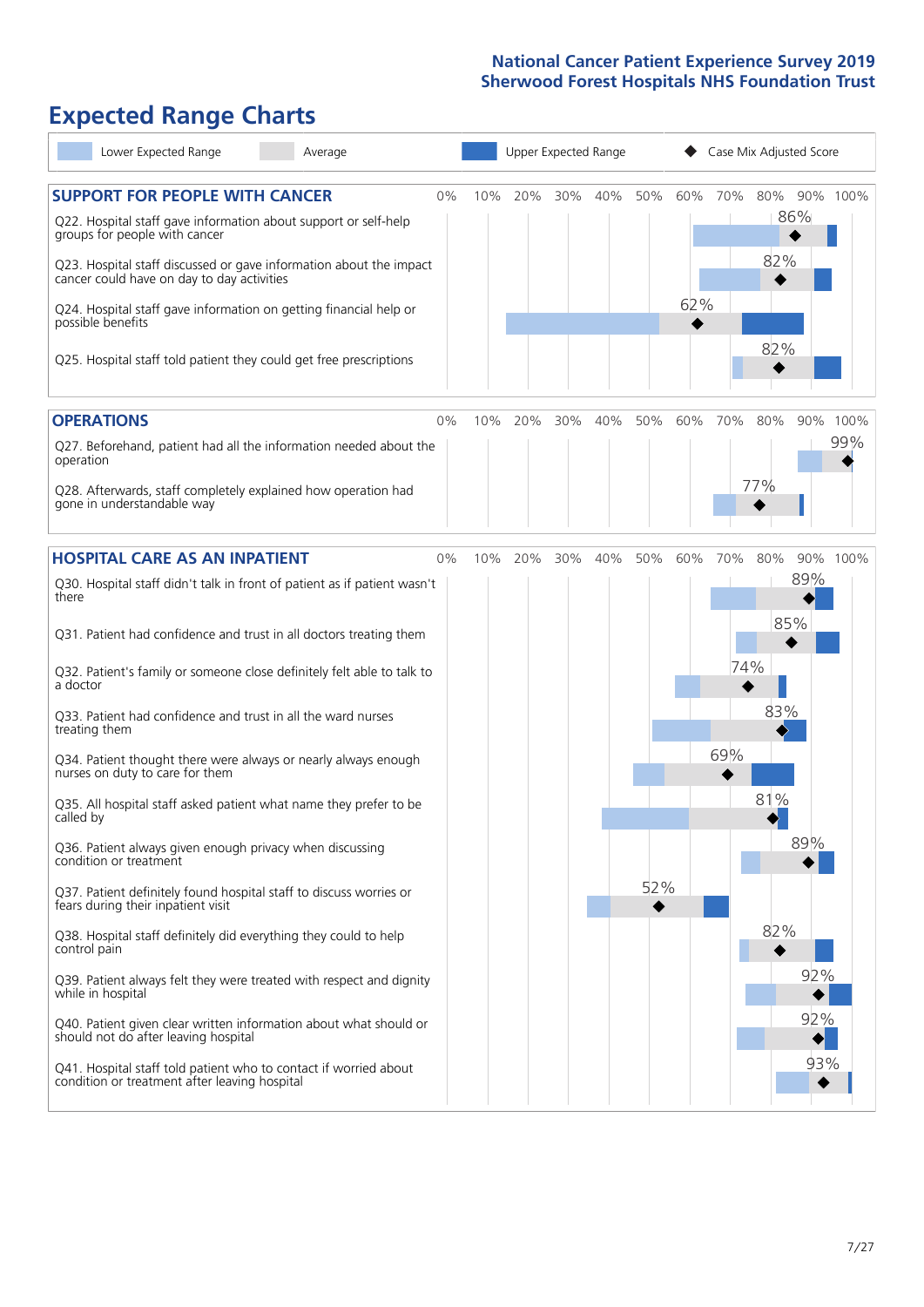# **Expected Range Charts**

| Lower Expected Range<br>Average                                                                                                           |          | Upper Expected Range |     |     |     |     |                | Case Mix Adjusted Score |     |          |          |  |  |
|-------------------------------------------------------------------------------------------------------------------------------------------|----------|----------------------|-----|-----|-----|-----|----------------|-------------------------|-----|----------|----------|--|--|
| <b>HOSPITAL CARE AS A DAY PATIENT / OUTPATIENT 0%</b><br>Q43. Patient definitely found hospital staff to discuss worries or               |          | 10%                  | 20% | 30% | 40% | 50% | 60% 70%<br>64% |                         | 80% |          | 90% 100% |  |  |
| fears during their outpatient or day case visit<br>Q44. Cancer doctor had the right documents at patient's last<br>outpatient appointment |          |                      |     |     |     |     |                |                         |     |          | 99%      |  |  |
| Q46. Beforehand patient completely had all information needed<br>about radiotherapy treatment                                             |          |                      |     |     |     |     |                |                         |     | 94%      |          |  |  |
| Q47. Patient completely given understandable information about<br>whether radiotherapy was working                                        |          |                      |     |     |     |     |                |                         | 76% |          |          |  |  |
| Q49. Beforehand patient completely had all information needed<br>about chemotherapy treatment                                             |          |                      |     |     |     |     |                |                         |     | 90%      |          |  |  |
| Q50. Patient given enough information about whether<br>chemotherapy was working in a completely understandable way                        |          |                      |     |     |     |     |                | 68%                     |     |          |          |  |  |
| <b>HOME CARE AND SUPPORT</b>                                                                                                              | 0%       | 10%                  | 20% | 30% | 40% | 50% | 60%            | 70%                     | 80% |          | 90% 100% |  |  |
| Q51. Hospital staff definitely gave family or someone close all the<br>information needed to help care at home                            |          |                      |     |     |     |     | 61%            |                         |     |          |          |  |  |
| Q52. Patient definitely given enough support from health or social<br>services during treatment                                           |          |                      |     |     |     |     | 61%            |                         |     |          |          |  |  |
| Q53. Patient definitely given enough support from health or social<br>services after treatment                                            |          |                      |     |     |     | 48% |                |                         |     |          |          |  |  |
| <b>CARE FROM YOUR GENERAL PRACTICE</b>                                                                                                    | 0%       | 10%                  | 20% | 30% | 40% | 50% | 60%            | 70%                     | 80% |          | 90% 100% |  |  |
| Q54. GP given enough information about patient's condition and<br>treatment                                                               |          |                      |     |     |     |     |                |                         |     |          | 97%      |  |  |
| Q55. General practice staff definitely did everything they could to<br>support patient during treatment                                   |          |                      |     |     |     | 54% |                |                         |     |          |          |  |  |
| YOUR OVERALL NHS CARE                                                                                                                     | 0%       | 10%                  | 20% | 30% | 40% | 50% | 60%            | 70%                     | 80% |          | 90% 100% |  |  |
| Q56. Different people treating and caring for patient always work<br>well together to give best possible care                             |          |                      |     |     | 43% |     |                |                         | 77% |          |          |  |  |
| Q57. Patient given a care plan                                                                                                            |          |                      |     |     |     |     |                |                         |     |          |          |  |  |
| Q58. Overall the administration of care was good or very good                                                                             |          |                      |     |     |     |     |                |                         |     | 91%      |          |  |  |
| Q59. Patient felt length of time for attending clinics and<br>appointments for cancer was about right                                     |          |                      |     |     |     |     |                | 68%                     |     |          |          |  |  |
| Q60. Someone discussed with patient whether they would like to<br>take part in cancer research                                            |          |                      | 23% |     |     |     |                |                         |     |          |          |  |  |
|                                                                                                                                           | $\Omega$ |                      | 2   | 3   | 4   | 5   | 6              | 7                       | 8   | 9<br>8.9 | 10       |  |  |
| Q61. Patient's average rating of care scored from very poor to very<br>good                                                               |          |                      |     |     |     |     |                |                         |     |          |          |  |  |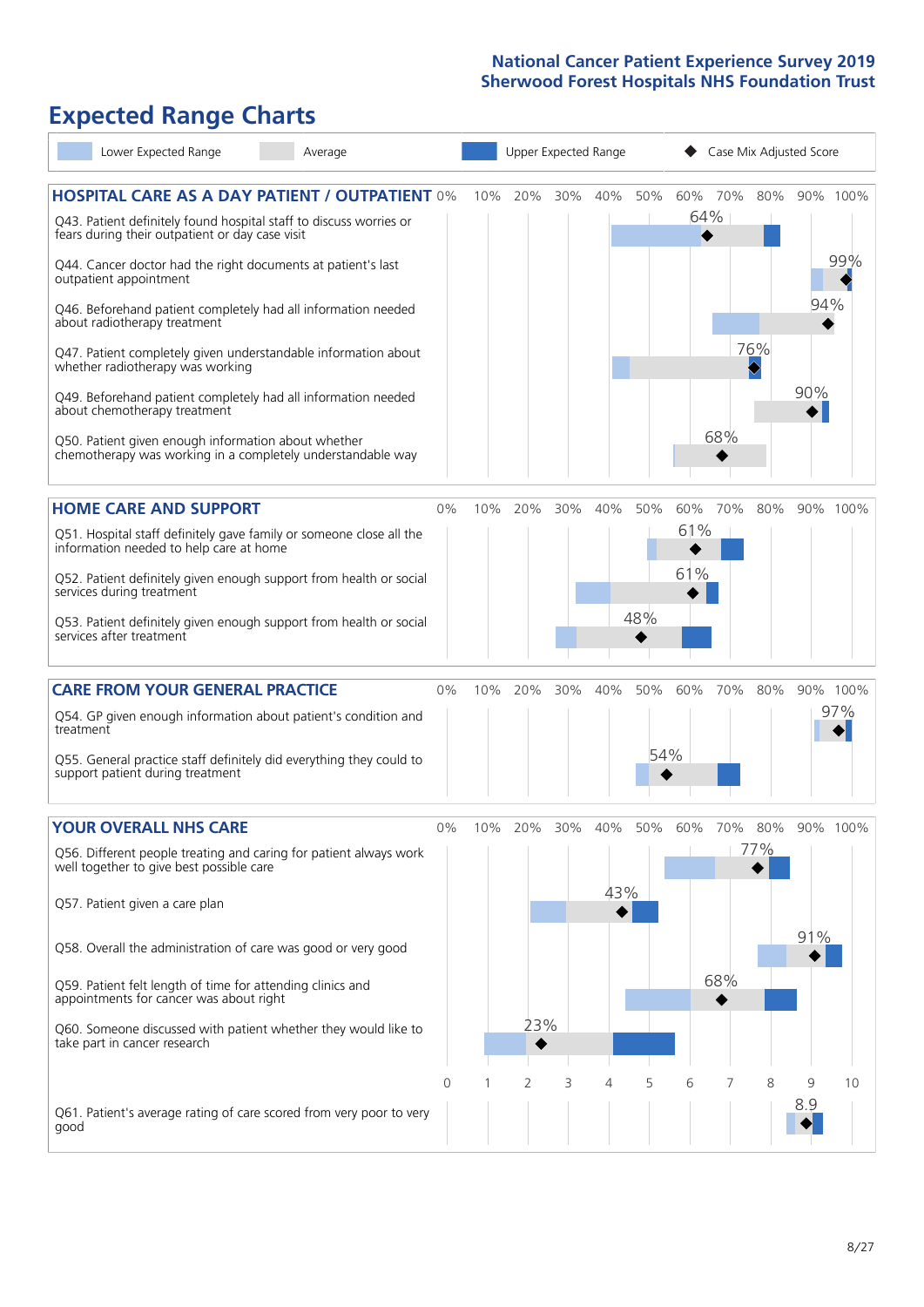# **Comparability Tables**

\* Indicates where a score has been suppressed because there are less than 21 responses.

\*\* No score available for 2018.

 $\triangle$  or  $\nabla$ 

Change 2018-2019: Indicates where 2019 score is significantly higher or lower than 2018 score Change Overall: Indicates significant change overall (2015, 2016, 2017, 2018 and 2019).

Adjusted Score below Lower Expected Range Adjusted Score between Upper and Lower Expected Ranges Adjusted Score above Upper Expected Range

|                                                                             | Unadjusted Scores<br>Case Mix Adjusted Scores |               |           |               |                                                |  |               |                                     |                |                   |
|-----------------------------------------------------------------------------|-----------------------------------------------|---------------|-----------|---------------|------------------------------------------------|--|---------------|-------------------------------------|----------------|-------------------|
|                                                                             | 2018<br>n                                     | 2018<br>Score | 2019<br>n | 2019<br>Score | Change<br>2018- Change<br>2010 Overall<br>2019 |  | 2019<br>Score | Lower<br>Expected Expected<br>Range | Upper<br>Range | National<br>Score |
| <b>SEEING YOUR GP</b>                                                       |                                               |               |           |               |                                                |  |               |                                     |                |                   |
| Q1. Saw GP once or twice before being told they needed to go<br>to hospital | 171                                           | 77%           | 135       | 83%           |                                                |  | 82%           | 72%                                 | 86%            | 79%               |
| Q2. Patient thought they were seen as soon as necessary                     | 250                                           | 88%           | 190       | 92%           |                                                |  | 91%           | 79%                                 | 89%            | 84%               |
| <b>DIAGNOSTIC TESTS</b>                                                     |                                               |               |           |               |                                                |  |               |                                     |                |                   |

| <b>UIAGINUSTIC TESTS</b>                                                  |      |     |     |     |  |     |     |     |     |
|---------------------------------------------------------------------------|------|-----|-----|-----|--|-----|-----|-----|-----|
| O5. Received all the information needed about the test                    | $**$ | **  | -54 | 98% |  | 98% | 92% | 98% | 95% |
| Q6. The length of time waiting for the test to be done was<br>about right | 23'  | 90% | 60  | 91% |  | 90% | 83% | 93% | 88% |
| Q7. Test results explained in completely understandable way               | 234  | 79% | 57  | 84% |  | 83% | 74% | 86% | 80% |

| <b>FINDING OUT WHAT WAS WRONG WITH YOU</b>                                                      |     |     |     |     |  |            |     |     |     |
|-------------------------------------------------------------------------------------------------|-----|-----|-----|-----|--|------------|-----|-----|-----|
| Q10. Patient told they could bring a family member or friend<br>when first told they had cancer | 232 | 77% | 177 | 79% |  | 78%        | 70% | 84% | 77% |
| Q11. Patient felt they were told sensitively that they had cancer                               | 249 | 84% | 195 | 86% |  | 85%        | 81% | 91% | 86% |
| Q12. Patient completely understood the explanation of what<br>was wrong                         | 258 | 74% | 195 | 78% |  | <b>77%</b> | 67% | 80% | 73% |
| Q13. Patient given easy to understand written information<br>about the type of cancer they had  | 231 | 80% | 173 | 87% |  | 86%        | 68% | 81% | 74% |

| <b>DECIDING THE BEST TREATMENT FOR YOU</b>                                                              |      |     |     |     |  |     |     |     |     |
|---------------------------------------------------------------------------------------------------------|------|-----|-----|-----|--|-----|-----|-----|-----|
| Q14. Patient felt that treatment options were completely<br>explained                                   | 223  | 88% | 172 | 93% |  | 93% | 78% | 89% | 83% |
| Q15. Patient felt possible side effects were definitely explained<br>in an understandable way           | 231  | 73% | 178 | 75% |  | 75% | 66% | 79% | 73% |
| Q16. Patient definitely given practical advice and support in<br>dealing with side effects of treatment | 228  | 64% | 180 | 64% |  | 64% | 60% | 74% | 67% |
| Q17. Patient definitely told about side effects that could affect<br>them in the future                 | 209  | 60% | 164 | 59% |  | 57% | 49% | 64% | 57% |
| Q18. Patient definitely involved as much as they wanted in<br>decisions about care and treatment        | $**$ | **  | '90 | 87% |  | 87% | 75% | 87% | 81% |

| <b>CLINICAL NURSE SPECIALIST (CNS)</b>                                                    |     |     |     |     |     |     |     |     |
|-------------------------------------------------------------------------------------------|-----|-----|-----|-----|-----|-----|-----|-----|
| Q19. Patient given the name of a CNS who would support them<br>through their treatment    | 244 | 89% | 184 | 91% | 92% | 88% | 96% | 92% |
| Q20. Patient found it very or quite easy to contact their CNS                             | 183 | 84% | 142 | 87% | 86% | 78% | 91% | 85% |
| Q21. Patient got understandable answers to important<br>questions all or most of the time | 76  | 86% | 137 | 89% | 88% | 82% | 93% | 87% |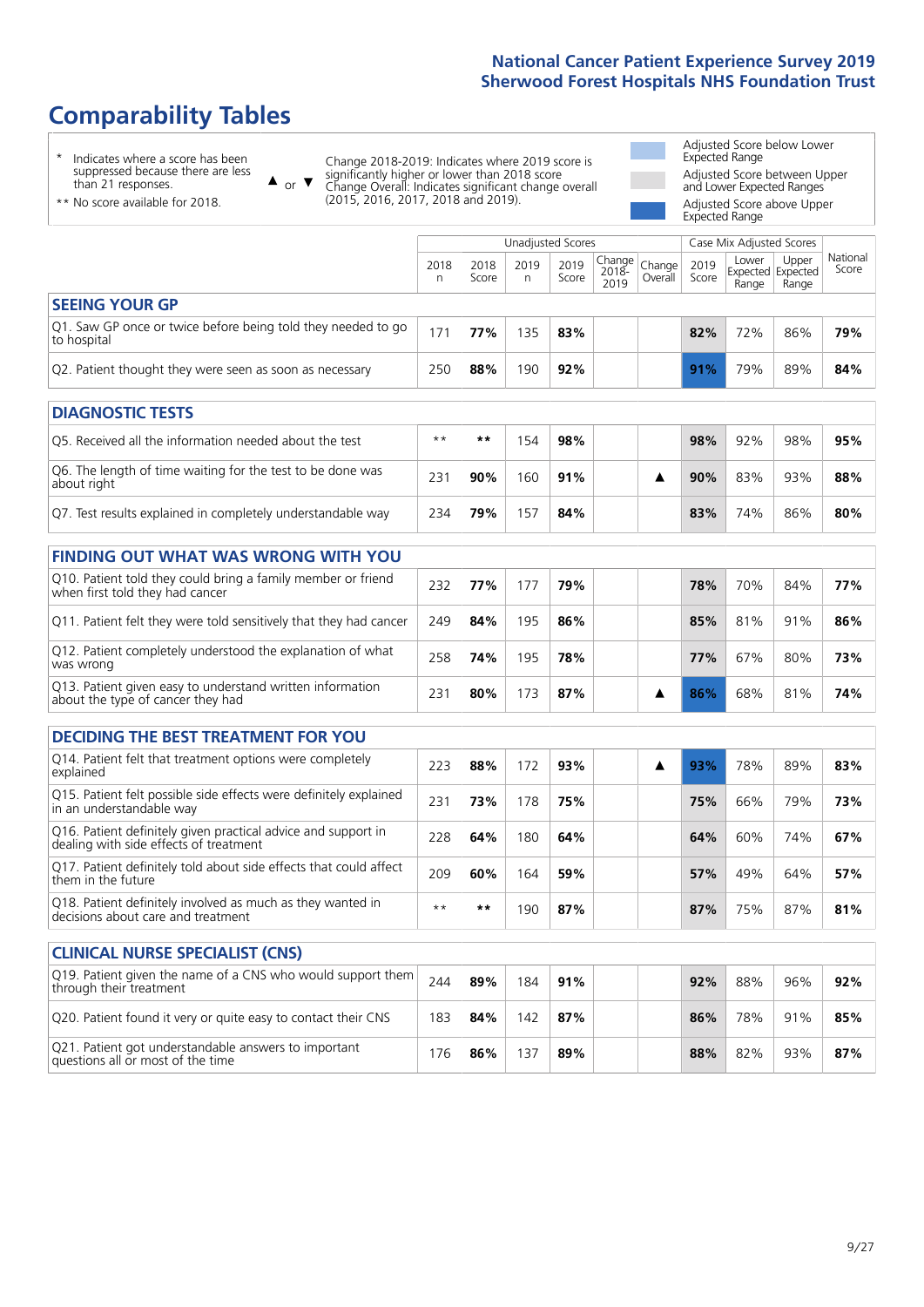# **Comparability Tables**

\* Indicates where a score has been suppressed because there are less than 21 responses.

\*\* No score available for 2018.

 $\triangle$  or  $\nabla$ 

Change 2018-2019: Indicates where 2019 score is significantly higher or lower than 2018 score Change Overall: Indicates significant change overall (2015, 2016, 2017, 2018 and 2019).

Adjusted Score below Lower Expected Range Adjusted Score between Upper and Lower Expected Ranges Adjusted Score above Upper Expected Range

|                                                                                                                   |           |               | <b>Unadjusted Scores</b> |               |                         |                   |               | Case Mix Adjusted Scores |                                     |                   |
|-------------------------------------------------------------------------------------------------------------------|-----------|---------------|--------------------------|---------------|-------------------------|-------------------|---------------|--------------------------|-------------------------------------|-------------------|
|                                                                                                                   | 2018<br>n | 2018<br>Score | 2019<br>n                | 2019<br>Score | Change<br>2018-<br>2019 | Change<br>Overall | 2019<br>Score | Lower<br>Range           | Upper<br>Expected Expected<br>Range | National<br>Score |
| <b>SUPPORT FOR PEOPLE WITH CANCER</b>                                                                             |           |               |                          |               |                         |                   |               |                          |                                     |                   |
| Q22. Hospital staff gave information about support or self-help<br>groups for people with cancer                  | 186       | 79%           | 127                      | 87%           |                         | ▲                 | 86%           | 82%                      | 94%                                 | 88%               |
| Q23. Hospital staff discussed or gave information about the<br>impact cancer could have on day to day activities  | 156       | 78%           | 117                      | 84%           |                         | ▲                 | 82%           | 77%                      | 91%                                 | 84%               |
| Q24. Hospital staff gave information on getting financial help or<br>possible benefits                            | 122       | 47%           | 97                       | 61%           |                         |                   | 62%           | 52%                      | 73%                                 | 63%               |
| Q25. Hospital staff told patient they could get free prescriptions                                                | 99        | 76%           | 75                       | 84%           |                         |                   | 82%           | 73%                      | 91%                                 | 82%               |
| <b>OPERATIONS</b>                                                                                                 |           |               |                          |               |                         |                   |               |                          |                                     |                   |
| Q27. Beforehand, patient had all the information needed about<br>the operation                                    | 149       | 98%           | 104                      | 99%           |                         |                   | 99%           | 93%                      | 100%                                | 96%               |
| Q28. Afterwards, staff completely explained how operation had<br>gone in understandable way                       | 145       | 76%           | 104                      | 78%           |                         |                   | 77%           | 71%                      | 87%                                 | 79%               |
| <b>HOSPITAL CARE AS AN INPATIENT</b>                                                                              |           |               |                          |               |                         |                   |               |                          |                                     |                   |
| Q30. Hospital staff didn't talk in front of patient as if patient<br>wasn't there                                 | $* *$     | $***$         | 97                       | 90%           |                         |                   | 89%           | 76%                      | 91%                                 | 84%               |
| Q31. Patient had confidence and trust in all doctors treating<br>them                                             | $* *$     | $***$         | 97                       | 87%           |                         |                   | 85%           | 76%                      | 91%                                 | 84%               |
| Q32. Patient's family or someone close definitely felt able to talk<br>to a doctor                                | $* *$     | $***$         | 82                       | 77%           |                         |                   | 74%           | 62%                      | 82%                                 | 72%               |
| Q33. Patient had confidence and trust in all the ward nurses<br>treating them                                     | $**$      | **            | 97                       | 85%           |                         |                   | 83%           | 65%                      | 83%                                 | 74%               |
| Q34. Patient thought there were always or nearly always<br>enough nurses on duty to care for them                 | $* *$     | $***$         | 96                       | 72%           |                         |                   | 69%           | 54%                      | 75%                                 | 64%               |
| Q35. All hospital staff asked patient what name they prefer to<br>be called by                                    | $* *$     | $***$         | 96                       | 82%           |                         |                   | 81%           | 60%                      | 82%                                 | 71%               |
| Q36. Patient always given enough privacy when discussing<br>condition or treatment                                | $* *$     | $***$         | 97                       | 91%           |                         |                   | 89%           | 77%                      | 92%                                 | 85%               |
| Q37. Patient definitely found hospital staff to discuss worries or<br>fears during their inpatient visit          | $**$      | **            | 73                       | 55%           |                         |                   | 52%           | 40%                      | 63%                                 | 52%               |
| Q38. Hospital staff definitely did everything they could to help<br>control pain                                  | $* *$     | $***$         | 81                       | 84%           |                         |                   | 82%           | 75%                      | 91%                                 | 83%               |
| Q39. Patient always felt they were treated with respect and<br>dignity while in hospital                          | $***$     | **            | 96                       | 93%           |                         |                   | 92%           | 81%                      | 94%                                 | 88%               |
| Q40. Patient given clear written information about what should<br>or should not do after leaving hospital         | $* *$     | $***$         | 89                       | 92%           |                         |                   | 92%           | 78%                      | 93%                                 | 86%               |
| Q41. Hospital staff told patient who to contact if worried about<br>condition or treatment after leaving hospital | $**$      | **            | 91                       | 93%           |                         |                   | 93%           | 89%                      | 99%                                 | 94%               |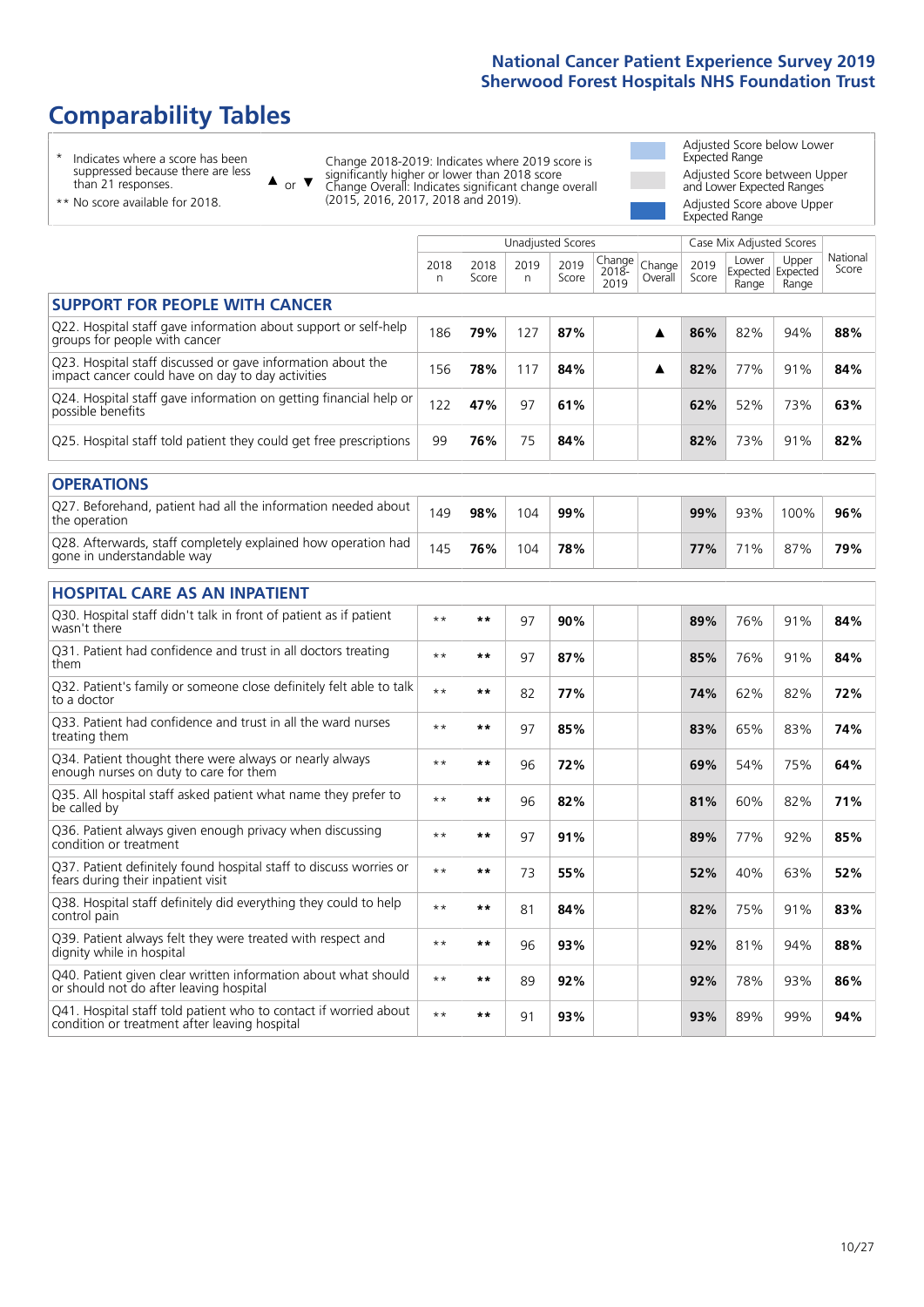# **Comparability Tables**

\* Indicates where a score has been suppressed because there are less than 21 responses.

\*\* No score available for 2018.

 $\triangle$  or  $\nabla$ 

Change 2018-2019: Indicates where 2019 score is significantly higher or lower than 2018 score Change Overall: Indicates significant change overall (2015, 2016, 2017, 2018 and 2019).

Adjusted Score below Lower Expected Range Adjusted Score between Upper and Lower Expected Ranges Adjusted Score above Upper Expected Range

|                                                                                                                       |              |               |           | <b>Unadjusted Scores</b> |                         |                   |               | Case Mix Adjusted Scores |                                     |                   |
|-----------------------------------------------------------------------------------------------------------------------|--------------|---------------|-----------|--------------------------|-------------------------|-------------------|---------------|--------------------------|-------------------------------------|-------------------|
|                                                                                                                       | 2018<br>n    | 2018<br>Score | 2019<br>n | 2019<br>Score            | Change<br>2018-<br>2019 | Change<br>Overall | 2019<br>Score | Lower<br>Range           | Upper<br>Expected Expected<br>Range | National<br>Score |
| HOSPITAL CARE AS A DAY PATIENT / OUTPATIENT                                                                           |              |               |           |                          |                         |                   |               |                          |                                     |                   |
| Q43. Patient definitely found hospital staff to discuss worries or<br>fears during their outpatient or day case visit | 188          | 77%           | 134       | 66%                      |                         |                   | 64%           | 63%                      | 78%                                 | 71%               |
| Q44. Cancer doctor had the right documents at patient's last<br>outpatient appointment                                | 213          | 93%           | 164       | 99%                      |                         |                   | 99%           | 93%                      | 99%                                 | 96%               |
| Q46. Beforehand patient completely had all information needed<br>about radiotherapy treatment                         | 38           | 95%           | 52        | 94%                      |                         |                   | 94%           | 77%                      | 96%                                 | 86%               |
| Q47. Patient completely given understandable information<br>about whether radiotherapy was working                    | 30           | 67%           | 43        | 77%                      |                         |                   | 76%           | 45%                      | 74%                                 | 60%               |
| Q49. Beforehand patient completely had all information needed<br>about chemotherapy treatment                         | 99           | 89%           | 72        | 90%                      |                         |                   | 90%           | 76%                      | 93%                                 | 84%               |
| Q50. Patient given enough information about whether<br>chemotherapy was working in a completely understandable way    | 89           | 75%           | 66        | 70%                      |                         |                   | 68%           | 56%                      | 79%                                 | 68%               |
| <b>HOME CARE AND SUPPORT</b>                                                                                          |              |               |           |                          |                         |                   |               |                          |                                     |                   |
| Q51. Hospital staff definitely gave family or someone close all<br>the information needed to help care at home        | 206          | 58%           | 147       | 63%                      |                         |                   | 61%           | 52%                      | 68%                                 | 60%               |
| Q52. Patient definitely given enough support from health or<br>social services during treatment                       | 128          | 48%           | 83        | 61%                      |                         |                   | 61%           | 40%                      | 64%                                 | 52%               |
| Q53. Patient definitely given enough support from health or<br>social services after treatment                        | 84           | 60%           | 58        | 48%                      |                         | ▲                 | 48%           | 32%                      | 58%                                 | 45%               |
| CARE FROM YOUR GENERAL PRACTICE                                                                                       |              |               |           |                          |                         |                   |               |                          |                                     |                   |
| Q54. GP given enough information about patient's condition<br>and treatment                                           | 217          | 95%           | 169       | 97%                      |                         |                   | 97%           | 92%                      | 98%                                 | 95%               |
| Q55. General practice staff definitely did everything they could<br>to support patient during treatment               | 164          | 59%           | 132       | 55%                      |                         |                   | 54%           | 50%                      | 67%                                 | 58%               |
|                                                                                                                       |              |               |           |                          |                         |                   |               |                          |                                     |                   |
| YOUR OVERALL NHS CARE                                                                                                 |              |               |           |                          |                         |                   |               |                          |                                     |                   |
| Q56. Different people treating and caring for patient always<br>work well together to give best possible care         | $\star\star$ | **            | 183       | 79%                      |                         |                   | 77%           | 66%                      | 79%                                 | 73%               |
| Q57. Patient given a care plan                                                                                        | 197          | 36%           | 137       | 46%                      |                         | ▲                 | 43%           | 29%                      | 46%                                 | 38%               |
| Q58. Overall the administration of care was good or very good                                                         | 254          | 89%           | 190       | 92%                      |                         | ▲                 | 91%           | 84%                      | 94%                                 | 89%               |
| Q59. Patient felt length of time for attending clinics and<br>appointments for cancer was about right                 | 248          | 63%           | 185       | 70%                      |                         | ▲                 | 68%           | 60%                      | 79%                                 | 69%               |
| Q60. Someone discussed with patient whether they would like<br>to take part in cancer research                        | 238          | 23%           | 178       | 22%                      |                         |                   | 23%           | 20%                      | 41%                                 | 30%               |
| Q61. Patient's average rating of care scored from very poor to<br>very good                                           | 248          | 8.8           | 186       | 8.9                      |                         | ▲                 | 8.9           | 8.6                      | 9.0                                 | 8.8               |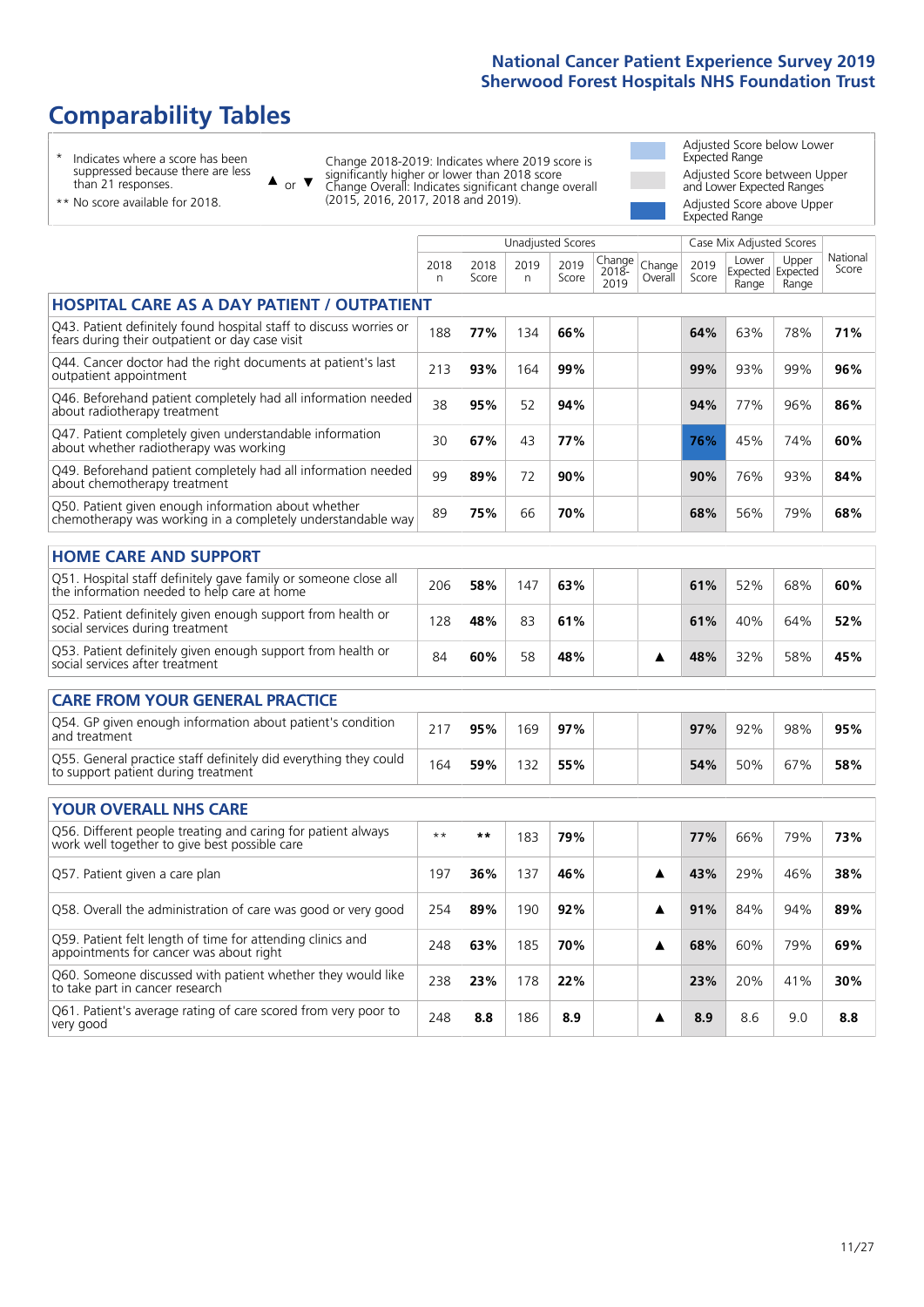# **Tumour Type Tables**

- \* Indicates where a score has been suppressed because there are less than 21 responses.
- n.a. Indicates that there were no respondents for that tumour group.

| <b>SEEING YOUR GP</b>                           |              |              |               |                   |                |                |                  |         | Tumour Group |         |         |                 |                                                     |         |                |
|-------------------------------------------------|--------------|--------------|---------------|-------------------|----------------|----------------|------------------|---------|--------------|---------|---------|-----------------|-----------------------------------------------------|---------|----------------|
|                                                 |              | Brain<br>CNS | <b>Breast</b> | Colorectal<br>LGT | Gynaecological | Haematological | Head and<br>Neck | Lung    | Prostate     | Sarcoma | Skin    | Upper<br>Gastro | $\overline{\sigma}$<br>Jrologica                    | Other   | All<br>Cancers |
| Q1. Saw GP once or twice before being told they | <b>Trust</b> | n.a.         | $\star$       | $\star$           | $\star$        | 69%            | $\star$          | $\star$ | $\star$      | n.a.    | $\star$ | $\star$         | $\star$                                             | $\star$ | 83%            |
| needed to go to hospital                        | National     | 59%          |               |                   |                |                |                  |         |              |         |         |                 | 94% 75% 77% 67% 79% 71% 82% 71% 90% 74% 83% 74% 79% |         |                |
| Q2. Patient thought they were seen as soon as   | Trust        | n.a.         |               | 94% 88%           | $\star$        | 94%            | $\star$          | $\star$ | 93%          | n.a.    | $\star$ | $\star$         | $\star$                                             | $\star$ | 92%            |
| necessary                                       | National I   | 79%          |               |                   |                |                |                  |         |              |         |         |                 | 89% 83% 81% 82% 81% 84% 86% 69% 85% 79% 85% 79%     |         | 84%            |

#### **DIAGNOSTIC TESTS** Tumour Group

|                                                   |                 | Brain<br>CNS | <b>Breast</b> | Colorectal<br>LGT | ᠊ᢛ<br>Gynaecologic | Haematological              | Head and<br>Neck | Lung    | Prostate | Sarcoma | Skin    | Upper<br>Gastro | rological                                   | Other   | All<br>Cancers |
|---------------------------------------------------|-----------------|--------------|---------------|-------------------|--------------------|-----------------------------|------------------|---------|----------|---------|---------|-----------------|---------------------------------------------|---------|----------------|
| Q5. Received all the information needed about     | <b>Trust</b>    | n.a.         | 97%           |                   |                    | 100%                        | $\star$          | $\star$ | 96%      | n.a.    |         | $\star$         | $\star$                                     | $\star$ | 98%            |
| $\vert$ the test                                  | National        | 93%          | 95%           | 95%               | 93%                | 95%                         |                  | 93% 95% | 95%      | 93%     | 96%     |                 | 95% 95%                                     | 95%     | 95%            |
| Q6. The length of time waiting for the test to be | Trust           | n.a.         | 87%           |                   | $\star$            | 94%                         | $\star$          | $\star$ | 92%      | n.a.    | $\star$ | $\star$         | $\star$                                     | $\star$ | 91%            |
| done was about right                              | <b>National</b> |              | 84% 91%       | 88%               |                    |                             |                  |         |          |         |         |                 | 86% 89% 88% 87% 87% 81% 87% 84% 87% 86% 88% |         |                |
| Q7. Test results explained in completely          | Trust           | n.a.         | 87%           |                   | $\star$            | 88%                         | $\star$          | $\star$ | 73%      | n.a.    | $\star$ | $\star$         | $\star$                                     | $\star$ | 84%            |
| understandable way                                | National 71%    |              |               |                   |                    | 83% 82% 77% 77% 79% 80% 80% |                  |         |          |         |         |                 | 78% 84% 75% 80% 76% 80%                     |         |                |

| <b>FINDING OUT WHAT WAS WRONG WITH YOU</b>        |              |       |               |                 |                |                |                        |         | <b>Tumour Group</b> |         |                     |                 |           |         |                |
|---------------------------------------------------|--------------|-------|---------------|-----------------|----------------|----------------|------------------------|---------|---------------------|---------|---------------------|-----------------|-----------|---------|----------------|
|                                                   |              | Brain | <b>Breast</b> | ╮<br>Colorectal | Gynaecological | Haematological | ad and<br>Neck<br>Head | Lung    | Prostate            | Sarcoma | Skin                | Upper<br>Gastro | Jrologica | Other   | All<br>Cancers |
| Q10. Patient told they could bring a family       | <b>Trust</b> | n.a.  | 87%           | 83%             | $\star$        | 80%            | $\star$                | $\star$ | 78%                 | n.a.    | $\star$             | $\star$         | $\star$   | $\star$ | 79%            |
| member or friend when first told they had cancer  | National     | 85%   | 82%           | 82%             | 71%            | 71%            | 71%                    | 77%     | 79%                 | 73%     | 69%                 | 76%             | 73%       | 75%     | 77%            |
| Q11. Patient felt they were told sensitively that | Trust        | n.a.  | 88%           | 79%             | $\star$        | 82%            | $\star$                | $\star$ | 86%                 | n.a.    | $\star$             | $\star$         | $\star$   | $\star$ | 86%            |
| they had cancer                                   | National     | 79%   | 89%           | 87%             | 82%            |                | 84% 87%                | 83%     | 86%                 | 84%     | 89%                 | 81%             | 84% 83%   |         | 86%            |
| Q12. Patient completely understood the            | Trust        | n.a.  | 91%           | 71%             | $\star$        | 67%            | $\star$                | $\star$ | 83%                 | n.a.    | $\star$             | $\star$         | $\star$   | $\star$ | 78%            |
| explanation of what was wrong                     | National     | 66%   | 77%           | 79%             | 73%            | 60%            | 78%                    | 76%     | 79%                 | 67%     | 80%                 | 70%             | 77%       | 70%     | 73%            |
| Q13. Patient given easy to understand written     | Trust        | n.a.  |               | 87% 83%         | $\star$        | 93%            | $\star$                | $\star$ | 72%                 | n.a.    | $\star$             | $\star$         | $\star$   | $\ast$  | 87%            |
| information about the type of cancer they had     | National     | 66%   |               | 78% 73%         | 71%            | 76%            |                        |         |                     |         | 69% 67% 83% 67% 84% | 67%             | 74%       | 65%     | 74%            |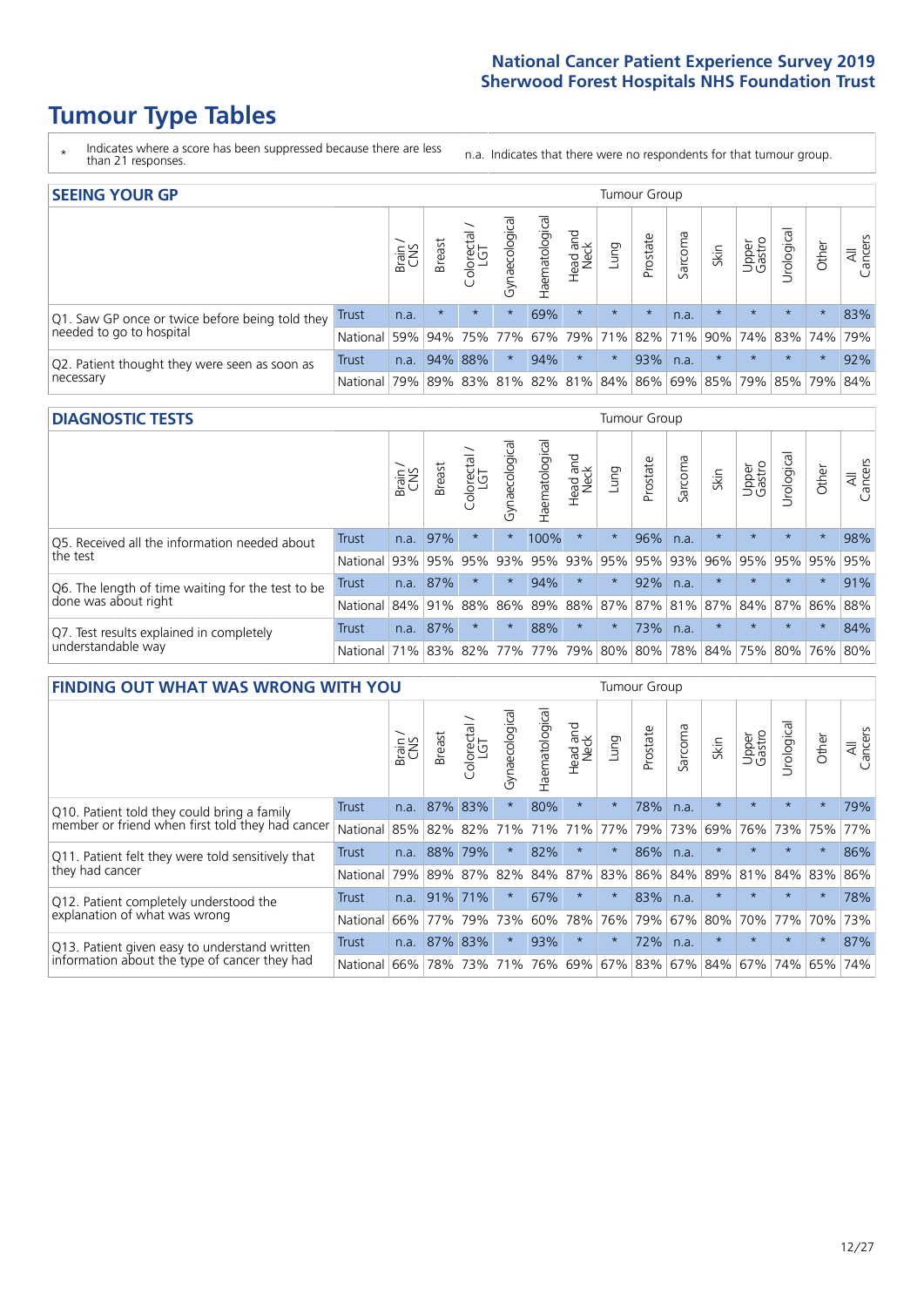# **Tumour Type Tables**

\* Indicates where a score has been suppressed because there are less than 21 responses.

n.a. Indicates that there were no respondents for that tumour group.

| <b>DECIDING THE BEST TREATMENT FOR YOU</b>             |            |              |               |                             |                |                |                        |         | <b>Tumour Group</b> |              |                                         |                 |            |         |                |
|--------------------------------------------------------|------------|--------------|---------------|-----------------------------|----------------|----------------|------------------------|---------|---------------------|--------------|-----------------------------------------|-----------------|------------|---------|----------------|
|                                                        |            | Brain<br>CNS | <b>Breast</b> | olorectal.<br>LGT<br>$\cup$ | Gynaecological | Haematological | ad and<br>Neck<br>Head | Lung    | Prostate            | arcoma<br>vĀ | Skin                                    | Upper<br>Gastro | Jrological | Other   | All<br>Cancers |
| Trust<br>Q14. Patient felt that treatment options were |            | n.a.         | 97%           | 88%                         | $\star$        | 95%            | $\star$                | $\star$ | 88%                 | n.a.         | $\star$                                 | $\star$         | $\star$    | $\star$ | 93%            |
| completely explained                                   | National   | 85%          | 85%           | 85%                         | 85%            | 82%            | 87%                    | 84%     | 83%                 | 83%          | 89%                                     | 81%             | 83%        | 79%     | 83%            |
| Q15. Patient felt possible side effects were           | Trust      | n.a.         | 77%           | 86%                         | $\star$        | 70%            | $\star$                | $\star$ | 72%                 | n.a.         | $\star$                                 | $\star$         | $\star$    | $\star$ | 75%            |
| definitely explained in an understandable way          | National   | 69%          | 74%           | 76%                         | 75%            | 69%            | 73%                    | 74%     | 73%                 | 73%          | 77%                                     | 72%             | 71%        | 70%     | 73%            |
| Q16. Patient definitely given practical advice and     | Trust      | n.a.         | 62%           | $\star$                     | $\star$        | 55%            | $\star$                | $\star$ | 50%                 | n.a.         | $\star$                                 | $\star$         | $\star$    | $\star$ | 64%            |
| support in dealing with side effects of treatment      | National   | 63%          | 70%           | 70%                         | 69%            | 65%            | 70%                    | 69%     | 65%                 | 66%          | 71%                                     | 66%             | 63%        | 64%     | 67%            |
| Q17. Patient definitely told about side effects        | Trust      | n.a.         | 59%           | 67%                         | $\star$        | 46%            | $\star$                | $\star$ | 50%                 | n.a.         | $\star$                                 | $\star$         | $\star$    | $\star$ | 59%            |
| that could affect them in the future                   | National   | 62%          | 57%           | 59%                         | 56%            | 51%            | 64%                    | 56%     | 66%                 | 54%          | 66%                                     | 53%             | 56%        | 52%     | 57%            |
| Q18. Patient definitely involved as much as they       | Trust      | n.a.         | 94%           | 87%                         | $\star$        | 88%            | $\star$                | $\star$ | 89%                 | n.a.         | $\star$                                 | $\star$         | $\star$    | $\star$ | 87%            |
| wanted in decisions about care and treatment           | National I | 79%          |               |                             |                |                |                        |         |                     |              | 81% 83% 81% 80% 81% 81% 84% 81% 87% 79% |                 | 79%        | 78% 81% |                |

#### **CLINICAL NURSE SPECIALIST (CNS)** Tumour Group

|                                             |              | Brain | <b>Breast</b> | Colorectal<br>LGT | $\sigma$<br>Gynaecologic | Haematological  | Head and<br>Neck | Lung    | Prostate | Sarcoma | Skin                        | Upper<br>Gastro | rological       | Other   | All<br>Cancers |
|---------------------------------------------|--------------|-------|---------------|-------------------|--------------------------|-----------------|------------------|---------|----------|---------|-----------------------------|-----------------|-----------------|---------|----------------|
| Q19. Patient given the name of a CNS who    | <b>Trust</b> | n.a.  | 94% 95%       |                   |                          | 98%             | $\star$          | $\star$ | 93%      | n.a.    |                             | $\star$         | $\star$         | $\star$ | 91%            |
| would support them through their treatment  | National     | 95%   | 95%           | 92%               | 95%                      | 92%             | 91%              |         | 94% 91%  | 91%     | 91%                         | 93%             | 85%             | 89%     | 92%            |
| Q20. Patient found it very or quite easy to | Trust        | n.a.  | 83%           |                   | $\star$                  | 94%             | $\star$          | $\star$ | 77%      | n.a.    |                             | $\star$         | $\star$         | $\star$ | 87%            |
| contact their CNS                           | National     | 86%   | 84%           | 88%               | 85%                      | 87% 86% 86% 80% |                  |         |          | 86%     | 90%                         | 85%             | 83% 83%         |         | 85%            |
| Q21. Patient got understandable answers to  | Trust        | n.a.  | 82%           |                   | $\star$                  | 91%             | $\star$          | $\star$ | 86%      | n.a.    | $\star$                     | $\star$         | $\star$         | $\star$ | 89%            |
| important questions all or most of the time | National     | 82%   | 87%           | 89%               |                          |                 |                  |         |          |         | 86% 89% 88% 86% 87% 87% 93% |                 | 86% 87% 86% 87% |         |                |

| <b>SUPPORT FOR PEOPLE WITH CANCER</b>                                                             |              |       |               |                 |                |                |                         |         | <b>Tumour Group</b> |         |         |                 |            |         |                |
|---------------------------------------------------------------------------------------------------|--------------|-------|---------------|-----------------|----------------|----------------|-------------------------|---------|---------------------|---------|---------|-----------------|------------|---------|----------------|
|                                                                                                   |              | Brain | <b>Breast</b> | ╮<br>Colorectal | Gynaecological | Haematological | ead and<br>Neck<br>Head | Lung    | Prostate            | Sarcoma | Skin    | Upper<br>Gastro | Urological | Other   | All<br>Cancers |
| Q22. Hospital staff gave information about<br>support or self-help groups for people with         | <b>Trust</b> | n.a.  | 97%           | $\star$         | $\star$        | 79%            | $\star$                 | $\star$ | $\star$             | n.a.    | $\star$ | $\star$         | $\star$    | $\star$ | 87%            |
| cancer                                                                                            | National     | 92%   | 92%           | 88%             | 87%            | 86%            | 88%                     | 87%     | 91%                 | 86%     | 90%     | 88%             | 81%        | 83%     | 88%            |
| Q23. Hospital staff discussed or gave information<br>about the impact cancer could have on day to | Trust        | n.a.  | 82%           | $\star$         | $\star$        | 83%            | n.a.                    | $\star$ | $\star$             | n.a.    | $\star$ | $\star$         | $\star$    | $\star$ | 84%            |
| day activities                                                                                    | National     | 84%   | 86%           | 85%             | 82%            | 84%            | 84%                     | 83%     | 88%                 | 81%     | 86%     | 83%             | 78%        | 79%     | 84%            |
| Q24. Hospital staff gave information on getting                                                   | Trust        | n.a.  | $\star$       | $\star$         | $\star$        | 56%            | n.a.                    | $\star$ | $\star$             | n.a.    | $\star$ | $\star$         | $\star$    | $\ast$  | 61%            |
| financial help or possible benefits                                                               | National     | 78%   | 68%           | 61%             | 66%            | 61%            | 67%                     | 72%     | 55%                 | 64%     | 60%     | 64%             | 47%        | 59%     | 63%            |
| Q25. Hospital staff told patient they could get                                                   | Trust        | n.a.  | $\star$       | $\star$         | $\star$        | $\star$        | n.a.                    | $\star$ | $\star$             | n.a.    | $\star$ | $\star$         | $\star$    | $\star$ | 84%            |
| free prescriptions                                                                                | National     | 82%   | 81%           | 83%             | 79%            | 87%            | 84%                     | 86%     | 80%                 | 78%     | 71%     | 84%             | 73%        | 81%     | 82%            |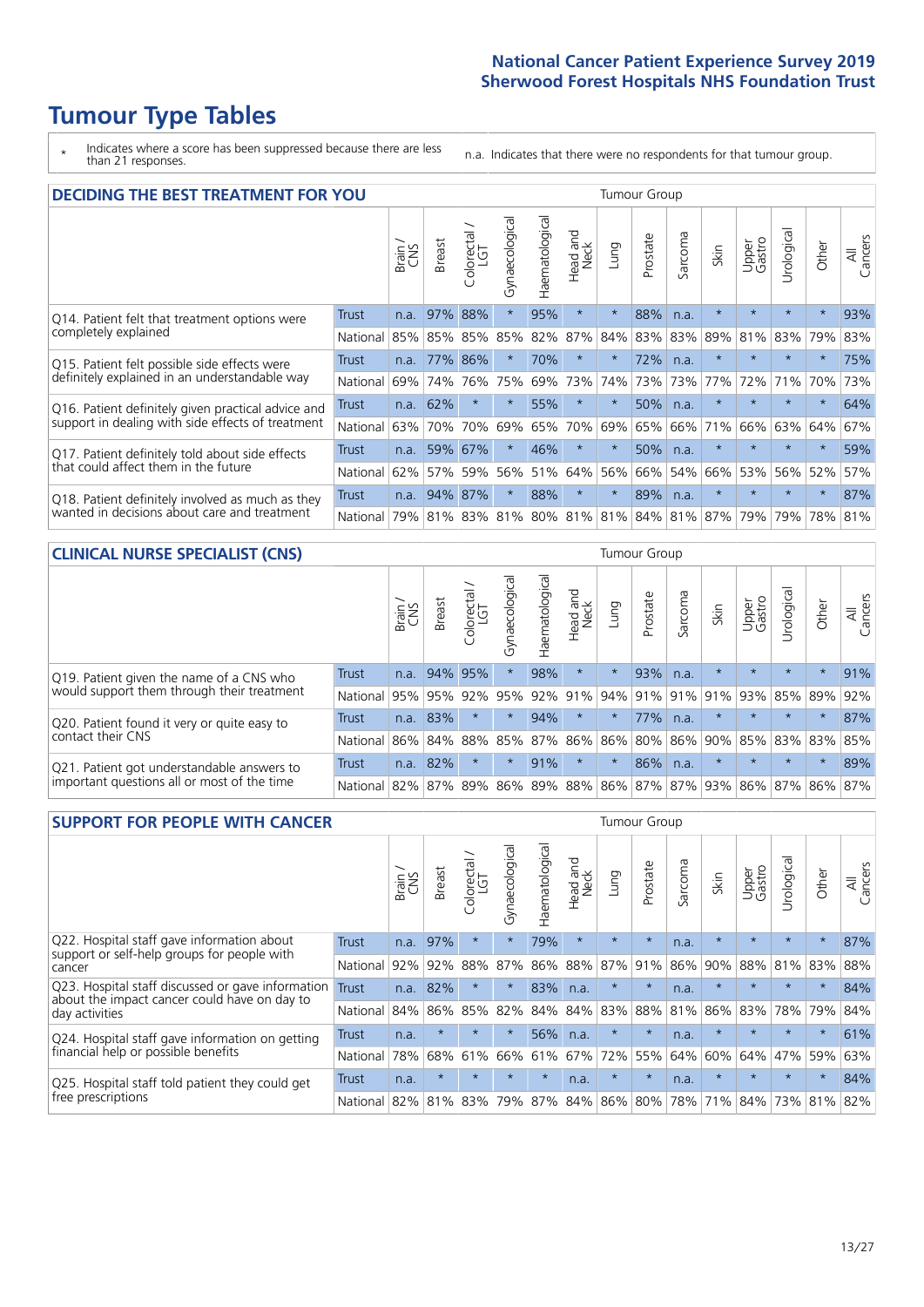# **Tumour Type Tables**

- \* Indicates where a score has been suppressed because there are less than 21 responses.
- n.a. Indicates that there were no respondents for that tumour group.

| <b>OPERATIONS</b>                                |              |               |               |            |                |                |                  |         | Tumour Group    |         |         |                 |                                     |         |                |
|--------------------------------------------------|--------------|---------------|---------------|------------|----------------|----------------|------------------|---------|-----------------|---------|---------|-----------------|-------------------------------------|---------|----------------|
|                                                  |              | Brain.<br>CNS | <b>Breast</b> | Colorectal | Gynaecological | Haematological | Head and<br>Neck | Dung    | Prostate        | Sarcoma | Skin    | Upper<br>Gastro | σ<br>Jrologica                      | Other   | All<br>Cancers |
| Q27. Beforehand, patient had all the information | <b>Trust</b> | n.a.          | 100%          | $\star$    | $\star$        | $\star$        | $\star$          | $\star$ | $\star$         | n.a.    | $\star$ | $\star$         | $\star$                             | $\star$ | 99%            |
| needed about the operation                       | National     | 96%           |               | 97% 96%    | 96%            |                |                  |         | 94% 96% 95% 97% |         | 95% 96% | 96%             |                                     | 95% 95% | 96%            |
| Q28. Afterwards, staff completely explained how  | Trust        | n.a.          | 71%           | $\star$    | $\star$        | $\star$        | $\star$          | $\star$ | $\star$         | n.a.    | $\star$ | $\star$         | $\star$                             | $\star$ | 78%            |
| operation had gone in understandable way         | National I   | 76%           |               | 79% 83%    | 79%            |                |                  |         |                 |         |         |                 | 78% 79% 79% 78% 80% 82% 79% 76% 77% |         | 79%            |

#### **HOSPITAL CARE AS AN INPATIENT** Tumour Group

|                                                                                                  |              | Brain | <b>Breast</b> | Colorectal /<br>LGT | Gynaecological | Haematological          | Head and<br>Neck | Lung    | Prostate | Sarcoma | Skin | Upper<br>Gastro | Urological  | Other   | Cancers<br>$\overline{\overline{z}}$ |
|--------------------------------------------------------------------------------------------------|--------------|-------|---------------|---------------------|----------------|-------------------------|------------------|---------|----------|---------|------|-----------------|-------------|---------|--------------------------------------|
| Q30. Hospital staff didn't talk in front of patient                                              | Trust        | n.a.  | $\star$       | $\star$             | $\star$        | $\star$                 | $\star$          | $\star$ | $\star$  | n.a.    | n.a. | $\star$         | $\star$     | $\star$ | 90%                                  |
| as if patient wasn't there                                                                       | National     | 81%   | 86%           | 81%                 | 83%            | 84%                     | 83%              | 81%     | 88%      | 86%     | 86%  | 81%             | 83%         | 82%     | 84%                                  |
| 031. Patient had confidence and trust in all                                                     | Trust        | n.a.  | $\star$       | $\star$             | $\star$        | $\star$                 | $\star$          | $\star$ | $\star$  | n.a.    | n.a. | $\star$         | $\star$     | $\star$ | 87%                                  |
| doctors treating them                                                                            | National     | 82%   | 83%           | 85%                 | 83%            | 82%                     |                  | 87% 83% | 89%      | 86%     | 85%  |                 | 81% 85%     | 80%     | 84%                                  |
| Q32. Patient's family or someone close definitely                                                | Trust        | n.a.  | $\star$       | $\star$             | $\star$        | $\star$                 | $\star$          | $\star$ | $\star$  | n.a.    | n.a. |                 | $\star$     | $\star$ | 77%                                  |
| felt able to talk to a doctor                                                                    | National     | 67%   | 72%           | 73%                 | 72%            | 74%                     | 75%              | 74%     | 72%      | 71%     | 74%  | 73%             | 71%         | 69%     | 72%                                  |
| Q33. Patient had confidence and trust in all the                                                 | <b>Trust</b> | n.a.  | $\star$       | $\star$             | $\star$        | $\star$                 | $\star$          | $\star$ | $\star$  | n.a.    | n.a. | $\star$         | $\star$     | $\star$ | 85%                                  |
| ward nurses treating them                                                                        | National     | 72%   | 73%           | 72%                 |                | 71% 77%                 | 75%              | 77%     | 79%      | 74%     | 75%  |                 | 73% 77%     | 69%     | 74%                                  |
| Q34. Patient thought there were always or nearly                                                 | <b>Trust</b> | n.a.  | $\star$       | $\star$             | $\star$        | $\star$                 | $\star$          | $\star$ | $\star$  | n.a.    | n.a. | $\star$         | $\star$     | $\star$ | 72%                                  |
| always enough nurses on duty to care for them                                                    | National     | 68%   | 64%           | 62%                 | 63%            | 63%                     | 65%              | 68%     | 72%      | 65%     | 70%  | 65%             | 66%         | 60%     | 64%                                  |
| Q35. All hospital staff asked patient what name                                                  | <b>Trust</b> | n.a.  | $\star$       | $\star$             | $\star$        | $\star$                 | $\star$          | $\star$ | $\star$  | n.a.    | n.a. |                 | $\star$     | $\star$ | 82%                                  |
| they prefer to be called by                                                                      | National     | 68%   | 62%           | 74%                 | 65%            | 72%                     | 71%              | 76%     | 72%      | 74%     | 70%  | 78%             | 76%         | 69%     | 71%                                  |
| Q36. Patient always given enough privacy when                                                    | Trust        | n.a.  | $\star$       | $\star$             | $\star$        | $\star$                 | $\star$          | $\star$ | $\star$  | n.a.    | n.a. | $\star$         | $\star$     | $\star$ | 91%                                  |
| discussing condition or treatment                                                                | National     | 78%   | 84%           | 85%                 | 81%            | 86%                     |                  | 87% 84% | 88%      | 84%     | 84%  | 84%             | 85%         | 82%     | 85%                                  |
| Q37. Patient definitely found hospital staff to                                                  | <b>Trust</b> | n.a.  | $\star$       | $\star$             | $\star$        | $\star$                 | $\star$          | $\star$ | $\star$  | n.a.    | n.a. | $\star$         | $\star$     | $\star$ | 55%                                  |
| discuss worries or fears during their inpatient visit                                            | National     | 45%   | 51%           | 55%                 |                | 51% 56%                 | 52%              | 49%     | 53%      | 54%     | 51%  |                 | 53% 49%     | 46%     | 52%                                  |
| Q38. Hospital staff definitely did everything they                                               | Trust        | n.a.  | $\star$       | $\star$             | $\star$        | $\star$                 | $\star$          | $\star$ | $\star$  | n.a.    | n.a. | $\star$         | $\star$     | $\star$ | 84%                                  |
| could to help control pain                                                                       | National     | 85%   | 83%           | 84%                 | 82%            | 82%                     | 80%              | 84%     | 85%      | 83%     | 85%  | 82%             | 81%         | 82%     | 83%                                  |
| Q39. Patient always felt they were treated with                                                  | Trust        | n.a.  | $\star$       | $\star$             | $\star$        | $\star$                 | $\star$          | $\star$ | $\star$  | n.a.    | n.a. | $\star$         | $\star$     | $\star$ | 93%                                  |
| respect and dignity while in hospital                                                            | National     | 85%   | 87%           | 87%                 | 85%            | 89%                     |                  | 87% 88% | 91%      | 89%     | 89%  | 88%             | 90%         | 86%     | 88%                                  |
| Q40. Patient given clear written information<br>about what should or should not do after leaving | Trust        | n.a.  | $\star$       | $\star$             | $\star$        | $\star$                 | $\star$          | $\star$ | $\star$  | n.a.    | n.a. |                 | $\star$     | $\star$ | 92%                                  |
| hospital                                                                                         | National     | 80%   | 89%           | 86%                 | 86%            | 83%                     |                  | 87% 82% | 91%      | 85%     | 90%  | 82%             | 87%         | 83%     | 86%                                  |
| Q41. Hospital staff told patient who to contact<br>if worried about condition or treatment after | <b>Trust</b> | n.a.  | $\star$       | $\star$             | $\star$        | $\star$                 | $\star$          | $\star$ | $\star$  | n.a.    | n.a. | $\star$         | $\star$     | $\star$ | 93%                                  |
| leaving hospital                                                                                 | National I   | 94%   |               |                     |                | 95% 95% 93% 96% 93% 92% |                  |         | 96%      | 94%     |      |                 | 95% 92% 92% | 93%     | 94%                                  |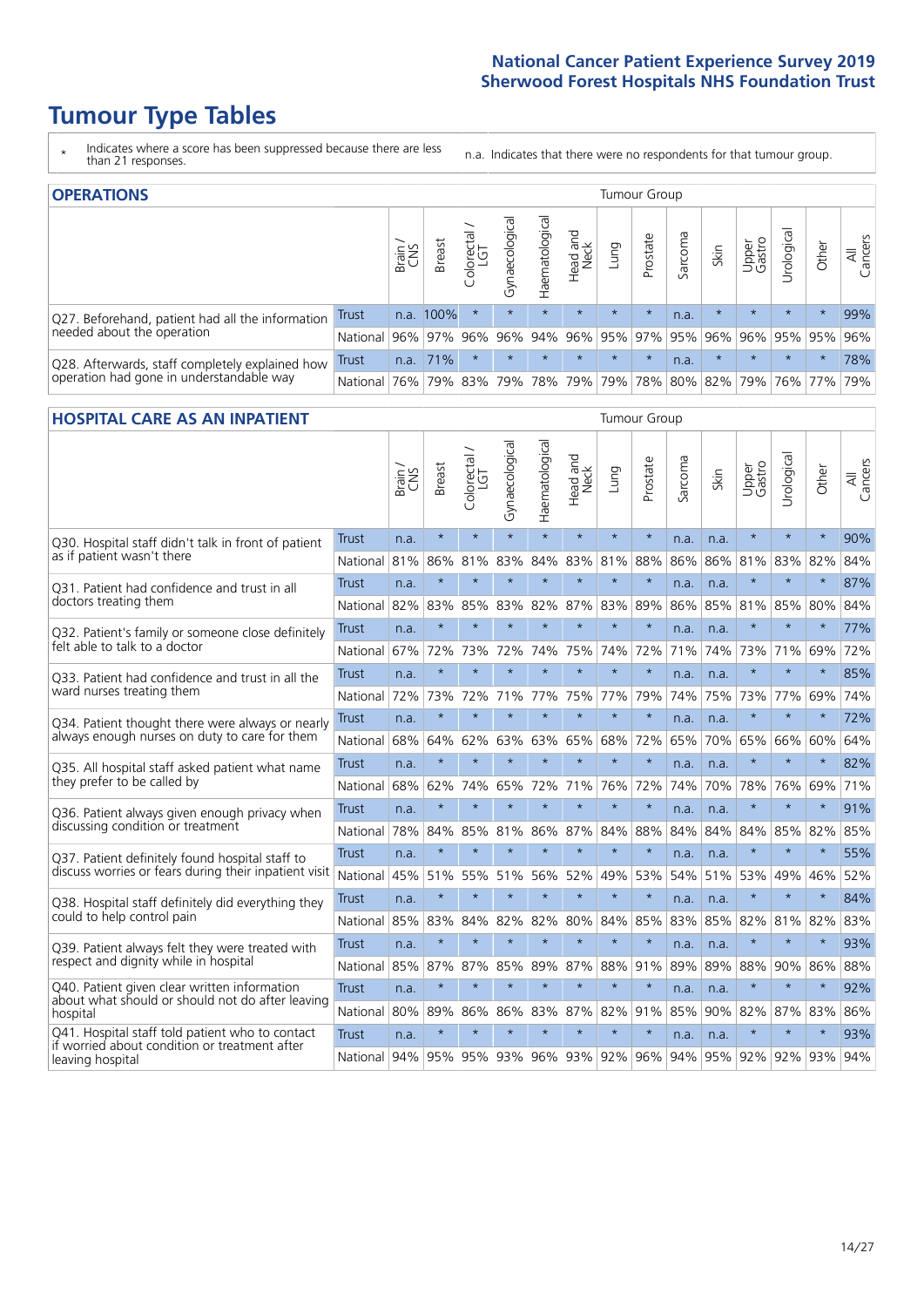# **Tumour Type Tables**

\* Indicates where a score has been suppressed because there are less than 21 responses.

n.a. Indicates that there were no respondents for that tumour group.

| <b>HOSPITAL CARE AS A DAY PATIENT / OUTPATIENT</b>                                                                    |              | <b>Tumour Group</b> |               |                       |                |                |                         |         |          |         |         |                 |            |         |                |
|-----------------------------------------------------------------------------------------------------------------------|--------------|---------------------|---------------|-----------------------|----------------|----------------|-------------------------|---------|----------|---------|---------|-----------------|------------|---------|----------------|
|                                                                                                                       |              | Brain               | <b>Breast</b> | olorectal<br>LGT<br>Ũ | Gynaecological | Haematological | aad and<br>Neck<br>Head | Lung    | Prostate | Sarcoma | Skin    | Upper<br>Gastro | Urological | Other   | All<br>Cancers |
| Q43. Patient definitely found hospital staff to                                                                       | <b>Trust</b> | n.a.                | 64%           | $\star$               | $\star$        | 74%            | $\star$                 | $\star$ | 68%      | n.a.    | $\star$ | $\star$         | $\star$    | $\star$ | 66%            |
| discuss worries or fears during their outpatient or<br>day case visit                                                 | National     | 66%                 | 68%           | 73%                   | 70%            | 73%            | 72%                     | 70%     | 74%      | 72%     | 72%     | 71%             | 67%        | 68%     | 71%            |
| Q44. Cancer doctor had the right documents at<br>patient's last outpatient appointment                                | Trust        | n.a.                | 97%           |                       |                | 100%           | $\star$                 | $\star$ | 100%     | n.a.    | $\star$ |                 | $\star$    | $\star$ | 99%            |
|                                                                                                                       | National     | 94%                 | 96%           | 96%                   | 96%            | 97%            | 96%                     | 96%     | 96%      | 96%     | 96%     | 94%             | 96%        | 95%     | 96%            |
| Q46. Beforehand patient completely had                                                                                | Trust        | n.a.                | 95%           | $\star$               |                | $\star$        | n.a.                    | $\star$ | $\star$  | n.a.    | $\star$ | $\star$         | $\star$    | $\star$ | 94%            |
| all information needed about radiotherapy<br>treatment                                                                | National     | 91%                 | 88%           | 83%                   | 88%            | 84%            | 86%                     | 86%     | 88%      | 88%     | 84%     | 86%             | 83%        | 84%     | 86%            |
| Q47. Patient completely given understandable                                                                          | Trust        | n.a.                | $\star$       | $\star$               | $\star$        | $\star$        | n.a.                    | $\star$ | $\star$  | n.a.    | $\star$ | $\star$         | $\star$    | $\star$ | 77%            |
| information about whether radiotherapy was<br>working                                                                 | National     | 56%                 | 60%           | 57%                   | 61%            | 62%            | 63%                     | 59%     | 60%      | 67%     | 57%     | 52%             | 59%        | 59%     | 60%            |
| Q49. Beforehand patient completely had all                                                                            | <b>Trust</b> | n.a.                | $\star$       | $\star$               | $^\star$       | 90%            | n.a.                    | $\star$ | $\star$  | n.a.    | $\star$ | $\star$         | $\star$    | $\star$ | 90%            |
| information needed about chemotherapy<br>treatment                                                                    | National     | 80%                 | 82%           | 86%                   | 87%            | 85%            | 79%                     | 84%     | 86%      | 86%     | 90%     | 84%             | 85%        | 85%     | 84%            |
| Q50. Patient given enough information about<br>whether chemotherapy was working in a<br>completely understandable way | Trust        | n.a.                | $\star$       | $\star$               |                | 73%            | n.a.                    | $\star$ | $\star$  | n.a.    | $\star$ | $\star$         |            | $\star$ | 70%            |
|                                                                                                                       | National     | 54%                 | 62%           | 64%                   | 68%            | 75%            |                         | 57% 67% | 66%      | 71%     | 79%     | 61%             | 68%        | 69%     | 68%            |

#### **HOME CARE AND SUPPORT** Tumour Group

|                                                                                                                   |              | Brain | <b>Breast</b> | Colorectal<br>LGT | ᢛ<br>Gynaecologic | Haematological | ad and<br>Neck<br>Head | <b>Dung</b> | Prostate | Sarcoma | Skin    | Upper<br>Gastro | Irological      | Other   | All<br>Cancers |
|-------------------------------------------------------------------------------------------------------------------|--------------|-------|---------------|-------------------|-------------------|----------------|------------------------|-------------|----------|---------|---------|-----------------|-----------------|---------|----------------|
| Q51. Hospital staff definitely gave family or<br>someone close all the information needed to<br>help care at home | <b>Trust</b> | n.a.  | 62%           | 73%               |                   | 61%            | $\ast$                 | $^\star$    | 67%      | n.a.    | $\star$ | $\star$         | $\star$         | $\star$ | 63%            |
|                                                                                                                   | National     | 58%   | 58%           | 63%               | 57%               | 62%            | 67%                    | 59%         | 61%      |         | 62% 65% | 60%             | 59%             | 55%     | 60%            |
| Q52. Patient definitely given enough support<br>from health or social services during treatment                   | Trust        | n.a.  | $\star$       | $\star$           | $\star$           | $\star$        | $\star$                | $\star$     | $\star$  | n.a.    | $\star$ | $\star$         | $\star$         | $\star$ | 61%            |
|                                                                                                                   | National     | 42%   | 52%           | 60%               | 45%               | $ 51\% $       | 59%                    | 50%         | 48%      | 53%     | 57%     |                 | 54%   48%   51% |         | 52%            |
| Q53. Patient definitely given enough support<br>from health or social services after treatment                    | Trust        | n.a.  | $\star$       | $\star$           | $\star$           | $\star$        | n.a.                   | $\star$     | $\star$  | n.a.    | $\star$ | $\star$         | $\star$         | $\star$ | 48%            |
|                                                                                                                   | National 39% |       | 41% 53%       |                   | 39%               |                | 43% 56%                | 40%         | 46%      |         | 48% 59% |                 | 47%   44%   44% |         | 45%            |

| <b>CARE FROM YOUR GENERAL PRACTICE</b>                                                                     |              |       |               |                   |                |                | Tumour Group            |         |          |         |         |                             |           |         |                |  |
|------------------------------------------------------------------------------------------------------------|--------------|-------|---------------|-------------------|----------------|----------------|-------------------------|---------|----------|---------|---------|-----------------------------|-----------|---------|----------------|--|
|                                                                                                            |              | Brain | <b>Breast</b> | Colorectal<br>LGT | Gynaecological | Haematological | Head and<br>Neck        | Lung    | Prostate | Sarcoma | Skin    | Upper<br>Gastro             | Urologica | Other   | All<br>Cancers |  |
| Q54. GP given enough information about<br>patient's condition and treatment                                | Trust        | n.a.  | 93%           |                   | $\star$        | 98%            | $\star$                 | $\star$ | 96%      | n.a.    | $\star$ | $\star$                     | $\star$   | $\star$ | 97%            |  |
|                                                                                                            | National 91% |       |               | 96% 95%           | 95%            |                | 96% 94% 94% 96% 94% 96% |         |          |         |         | 93% 95% 94% 95%             |           |         |                |  |
| Q55. General practice staff definitely did<br>everything they could to support patient during<br>treatment | <b>Trust</b> | n.a.  | 62%           | $\star$           | $\star$        | 44%            | $\star$                 | $\star$ | 55%      | n.a.    | $\star$ | $\star$                     | $\star$   | $\star$ | 55%            |  |
|                                                                                                            | National     | 55%   |               | 58% 59%           | 56%            |                | 56% 59%                 |         |          |         |         | 56% 64% 56% 65% 59% 59% 55% |           |         | 58%            |  |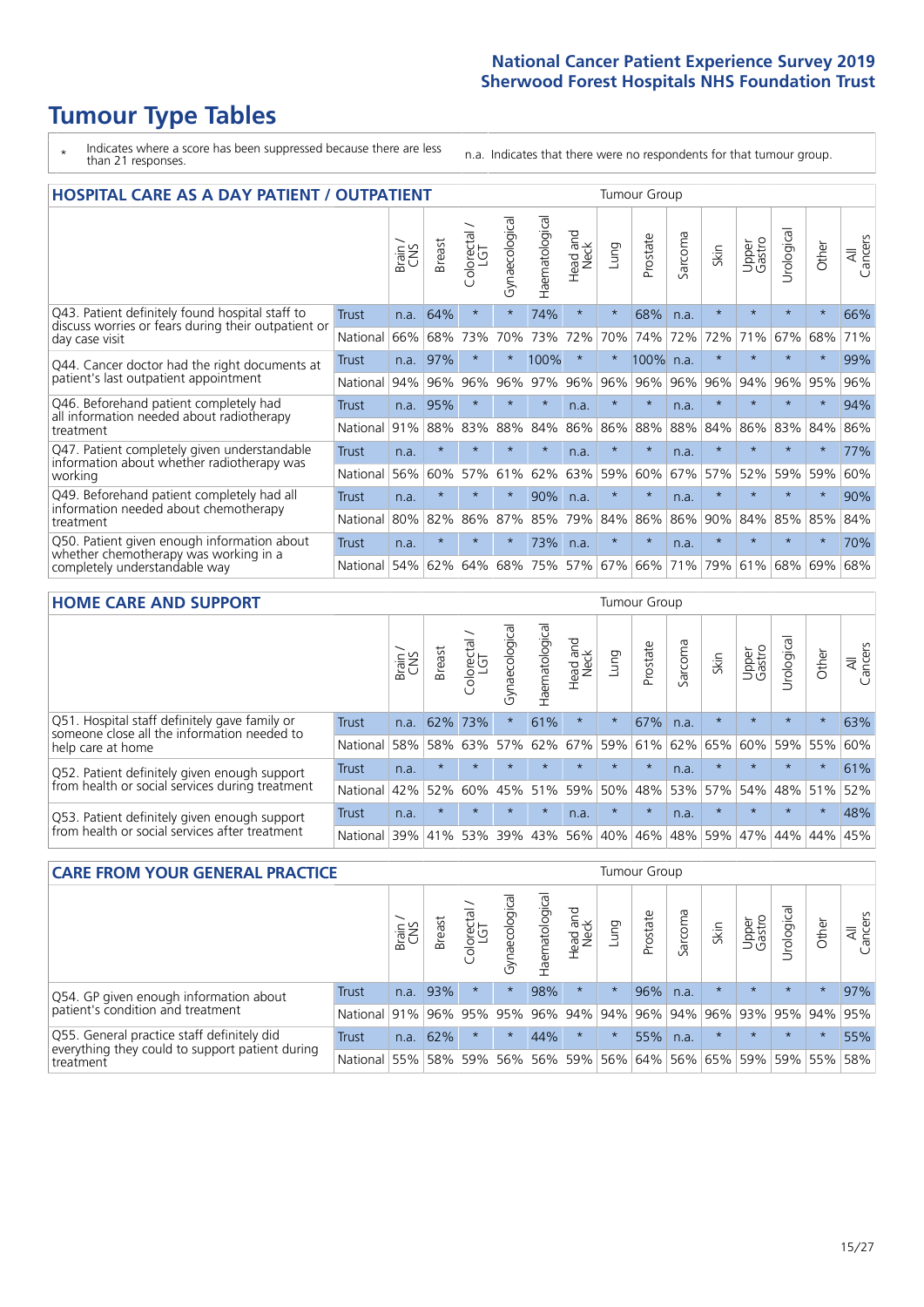# **Tumour Type Tables**

\* Indicates where a score has been suppressed because there are less than 21 responses.

n.a. Indicates that there were no respondents for that tumour group.

| <b>YOUR OVERALL NHS CARE</b>                                                                                     |              |       |               |                     |                |                       |                        |         | <b>Tumour Group</b> |         |         |                 |            |         |                |  |  |  |  |  |  |  |
|------------------------------------------------------------------------------------------------------------------|--------------|-------|---------------|---------------------|----------------|-----------------------|------------------------|---------|---------------------|---------|---------|-----------------|------------|---------|----------------|--|--|--|--|--|--|--|
|                                                                                                                  |              | Brain | <b>Breast</b> | Colorectal /<br>LGT | Gynaecological | <b>Haematological</b> | ad and<br>Neck<br>Head | Lung    | Prostate            | Sarcoma | Skin    | Upper<br>Gastro | Urological | Other   | All<br>Cancers |  |  |  |  |  |  |  |
| Q56. Different people treating and caring for<br>patient always work well together to give best<br>possible care | Trust        | n.a.  | 81%           | 92%                 |                | 85%                   | $\star$                | $\star$ | 60%                 | n.a.    | $\star$ | $\star$         | $\star$    | $\star$ | 79%            |  |  |  |  |  |  |  |
|                                                                                                                  | National     | 60%   | 73%           | 73%                 | 69%            | 75%                   | 73%                    | 73%     | 75%                 | 70%     | 79%     | 69%             | 74%        | 68%     | 73%            |  |  |  |  |  |  |  |
| Q57. Patient given a care plan                                                                                   | Trust        |       | n.a. 46%      | $\star$             | $\star$        | 34%                   | $\ast$                 | $\star$ | $\star$             | n.a.    | $\star$ | $\star$         | $\star$    | $\ast$  | 46%            |  |  |  |  |  |  |  |
|                                                                                                                  | National     | 36%   | 41%           | 40%                 | 34%            | 36%                   | 39%                    | 36%     | 40%                 | 34%     | 44%     | 36%             | 33%        | 31%     | 38%            |  |  |  |  |  |  |  |
| Q58. Overall the administration of care was good                                                                 | <b>Trust</b> |       | n.a. 85%      | 96%                 | $\star$        | 98%                   | $\star$                | $\star$ | 85%                 | n.a.    |         | $\star$         | $\star$    | $\star$ | 92%            |  |  |  |  |  |  |  |
| or very good                                                                                                     | National     | 85%   | 90%           | 88%                 | 87%            | 91%                   | 90%                    | 90%     | 88%                 | 88%     | 90%     | 86%             | 85%        | 87%     | 89%            |  |  |  |  |  |  |  |
| Q59. Patient felt length of time for attending                                                                   | Trust        | n.a.  | 65% 83%       |                     |                | 57%                   | $\star$                | $\star$ | 73%                 | n.a.    | $\star$ | $\star$         | $\star$    | $\star$ | 70%            |  |  |  |  |  |  |  |
| clinics and appointments for cancer was about<br>right                                                           | National     | 58%   | 68%           | 73%                 | 66%            | 66%                   | 71%                    | 71%     | 76%                 | 68%     | 73%     | 66%             | 75%        | 64%     | 69%            |  |  |  |  |  |  |  |
| Q60. Someone discussed with patient whether                                                                      | Trust        | n.a.  | 9%            | 35%                 |                | 20%                   | $\ast$                 | $\star$ | 11%                 | n.a.    | $\star$ | $\star$         | $\star$    | $\ast$  | 22%            |  |  |  |  |  |  |  |
| they would like to take part in cancer research                                                                  | National     | 42%   | 30%           | 32%                 | 31%            | 33%                   | 21%                    | 34%     | 31%                 | 36%     | 20%     | 36%             | 21%        | 32%     | 30%            |  |  |  |  |  |  |  |
| Q61. Patient's average rating of care scored from<br>very poor to very good                                      | Trust        | n.a.  | 8.9           | 9.2                 | $\star$        | 9.2                   | $\star$                | $\star$ | 8.7                 | n.a.    | $\star$ | $\star$         | $\star$    | $\star$ | 8.9            |  |  |  |  |  |  |  |
|                                                                                                                  | National     | 8.6   | 8.9           | 8.8                 | 8.7            | 8.9                   | 8.8                    | 8.8     | 8.8                 | 8.8     | 8.9     | 8.7             | 8.7        | 8.7     | 8.8            |  |  |  |  |  |  |  |
|                                                                                                                  |              |       |               |                     |                |                       |                        |         |                     |         |         |                 |            |         |                |  |  |  |  |  |  |  |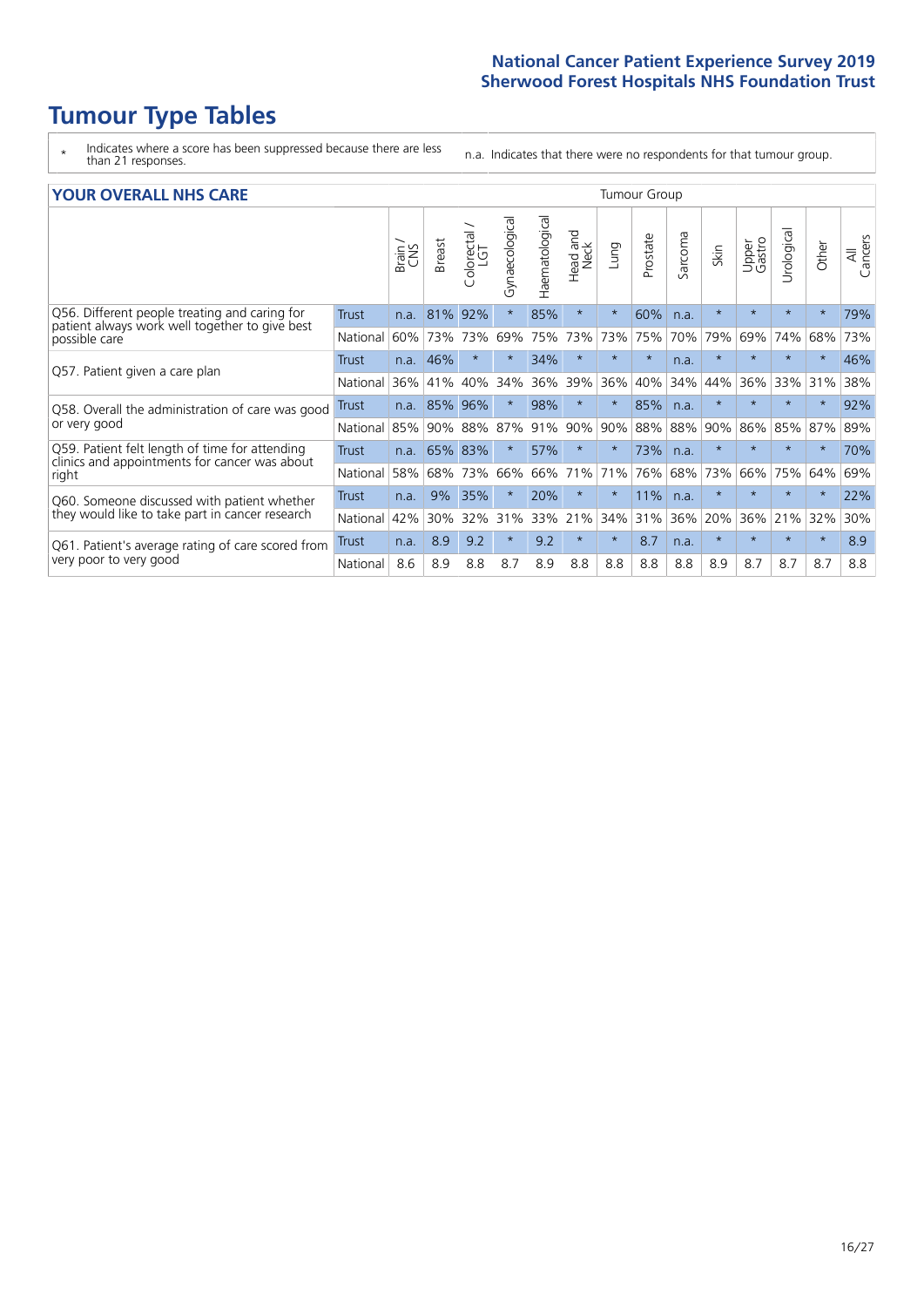### **Year on Year Charts**





#### **DIAGNOSTIC TESTS**





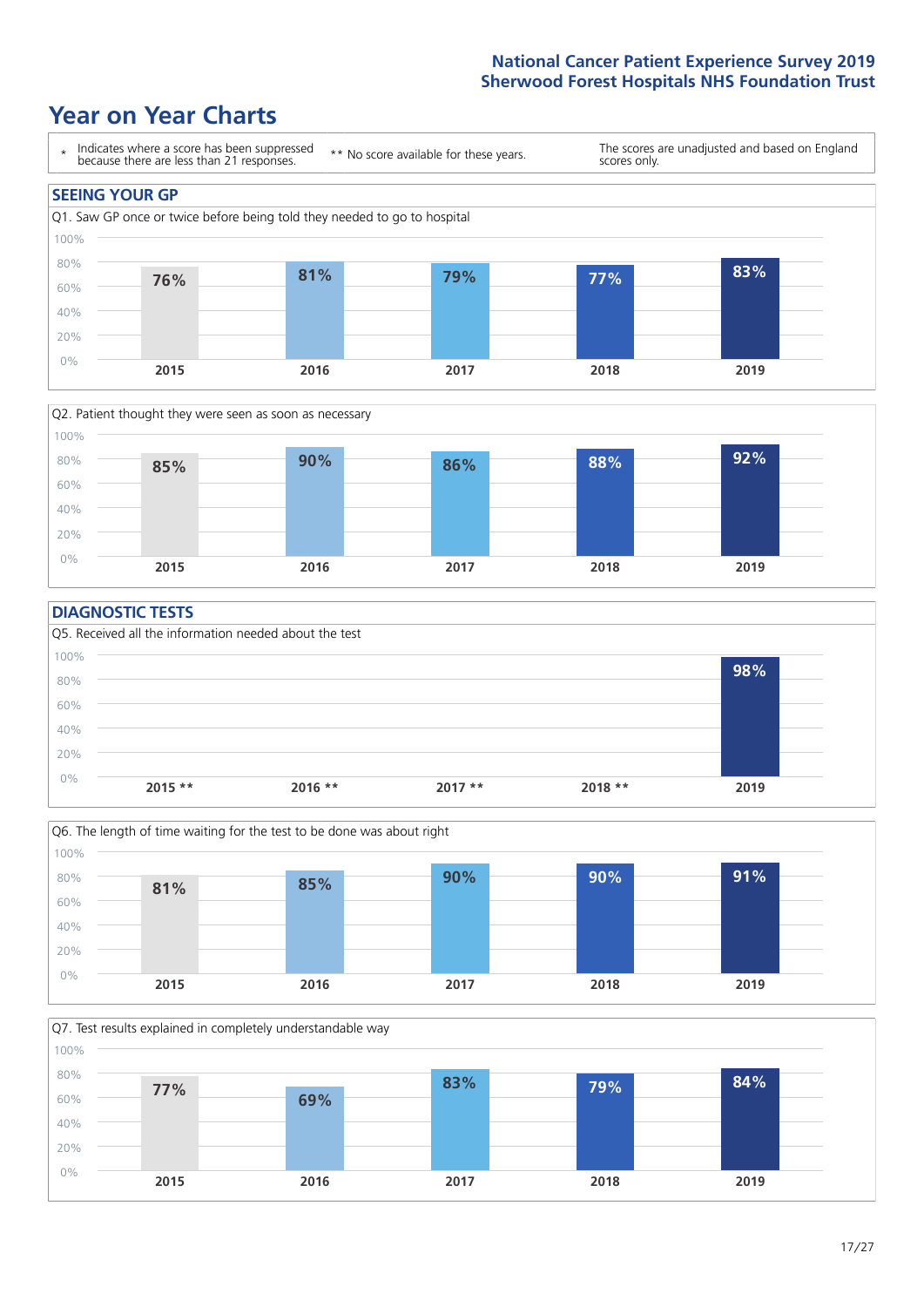### **Year on Year Charts**









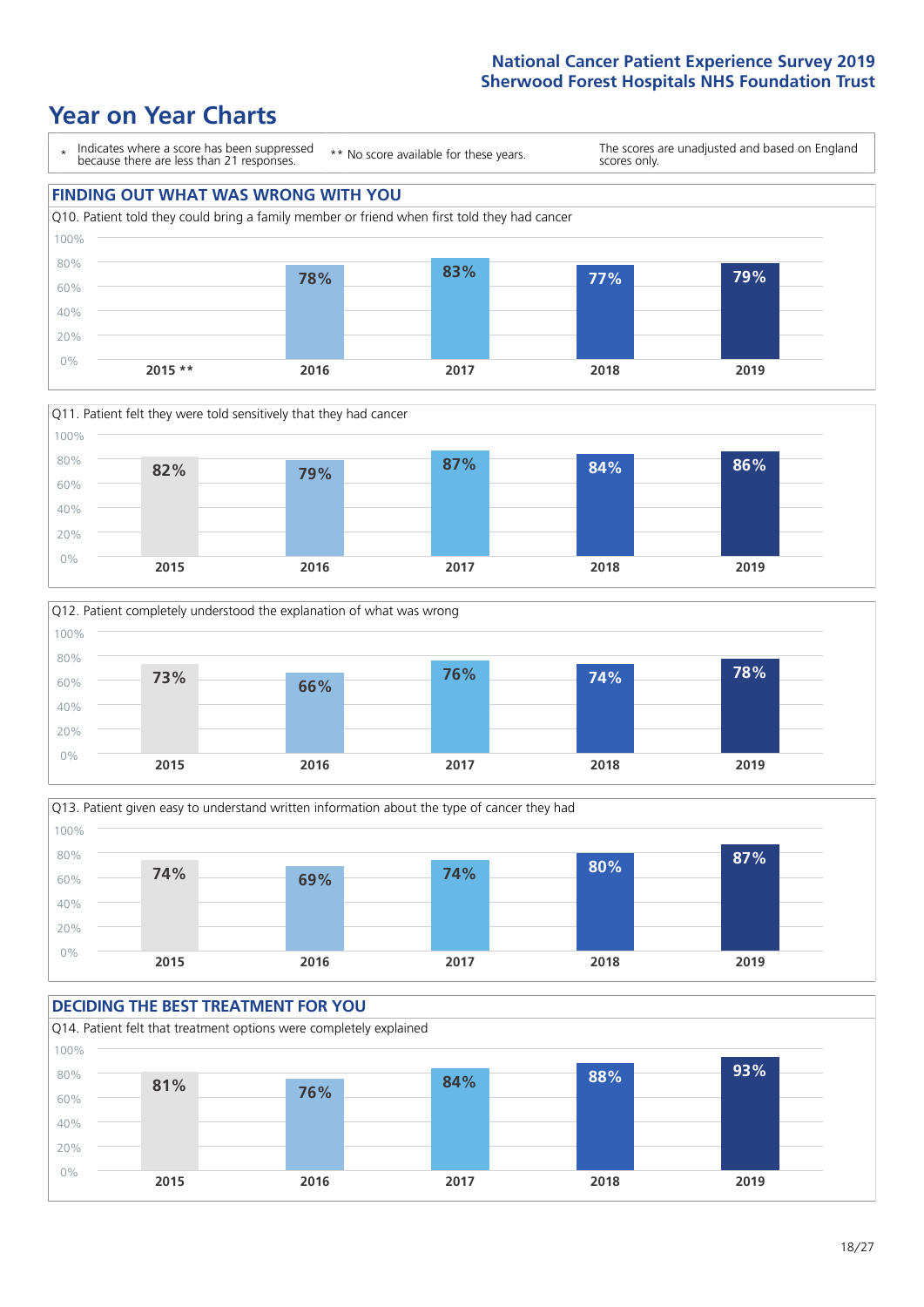### **Year on Year Charts**







Q18. Patient definitely involved as much as they wanted in decisions about care and treatment  $0%$ 20% 40% 60% 80% 100% **2015 \*\* 2016 \*\* 2017 \*\* 2018 \*\* 2019 87%**

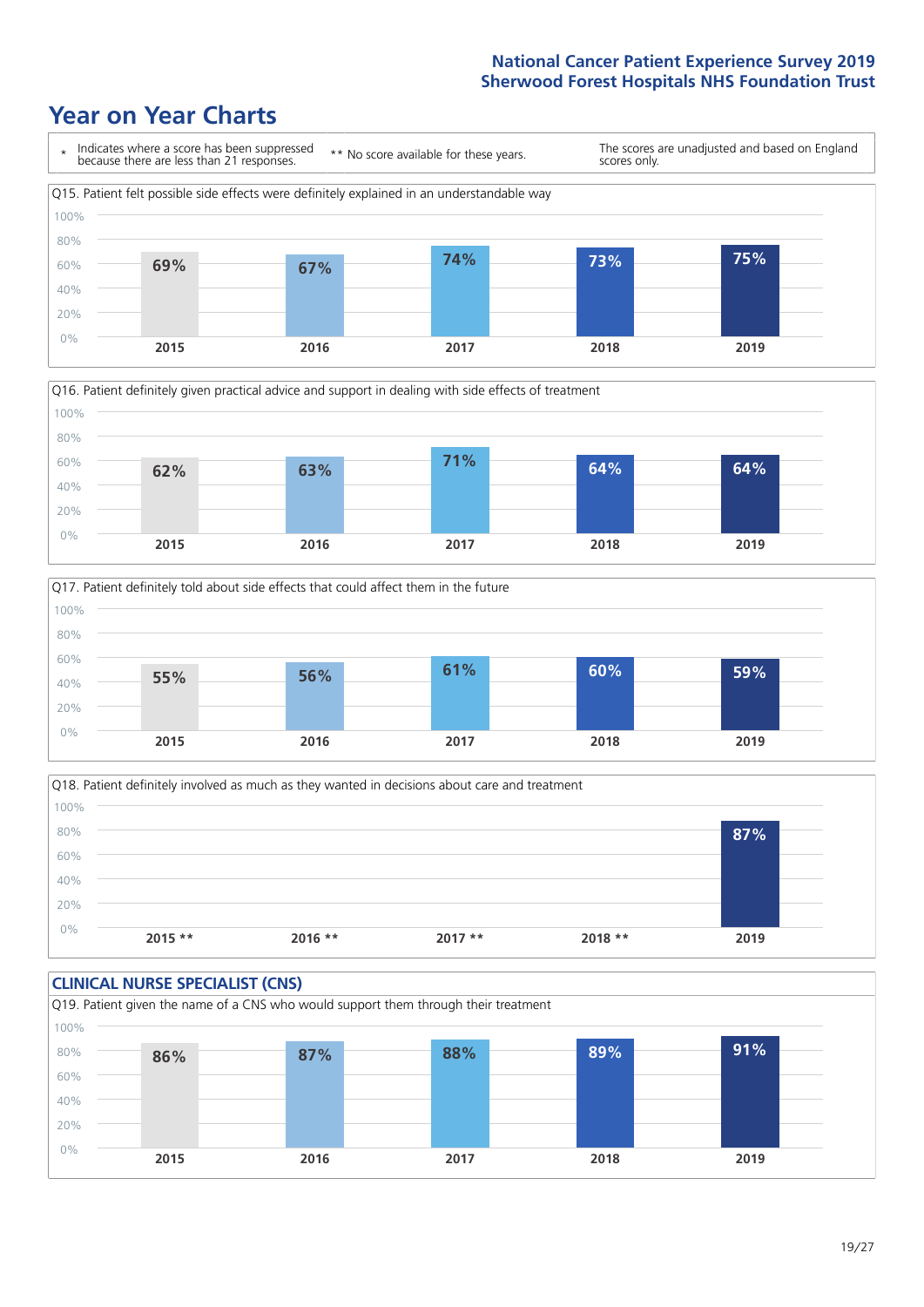### **Year on Year Charts**













 $20/27$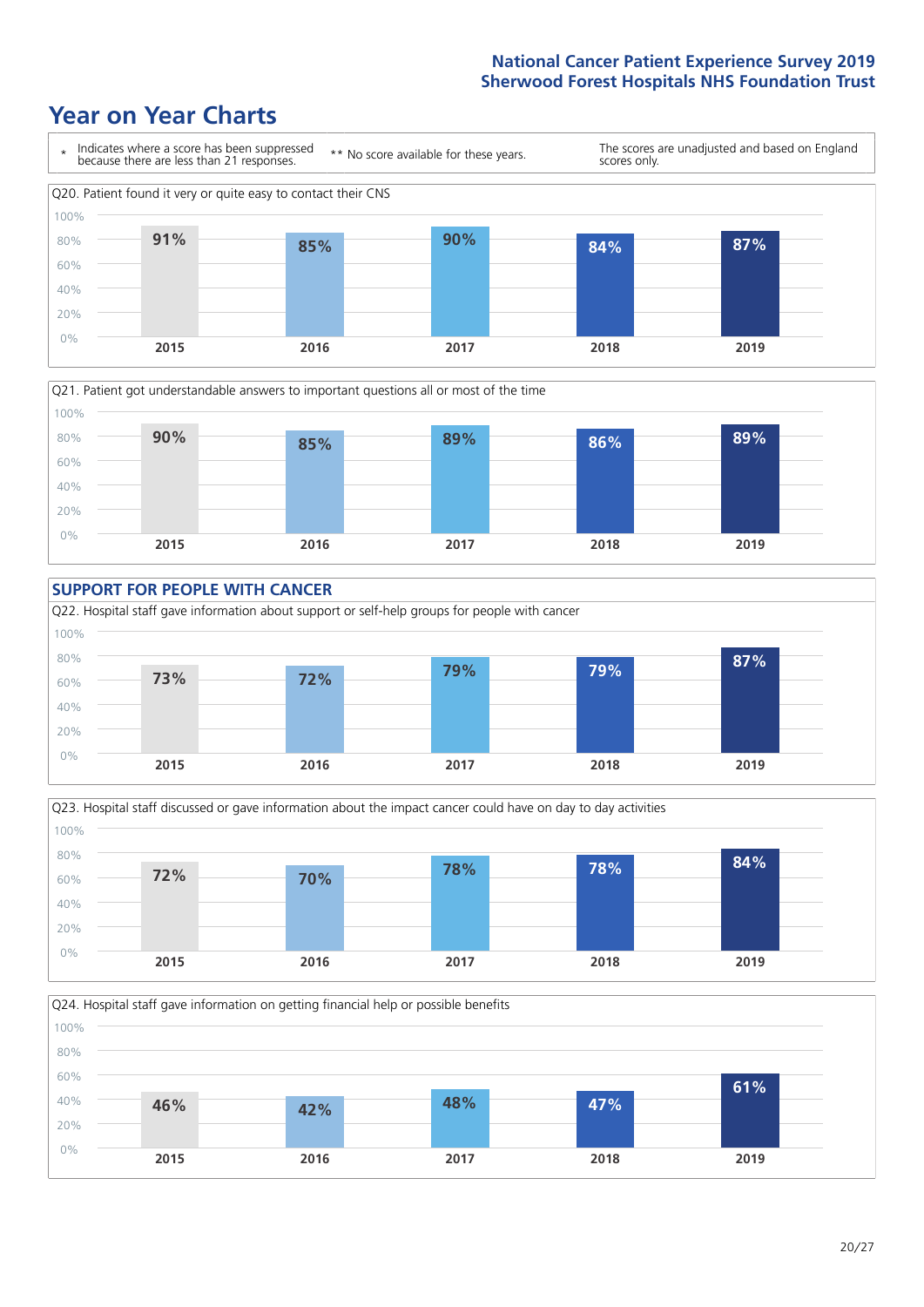### **Year on Year Charts**



#### **OPERATIONS**





#### **HOSPITAL CARE AS AN INPATIENT** Q30. Hospital staff didn't talk in front of patient as if patient wasn't there 0% 20% 40% 60% 80% 100% **2015 \*\* 2016 \*\* 2017 \*\* 2018 \*\* 2019 90%**

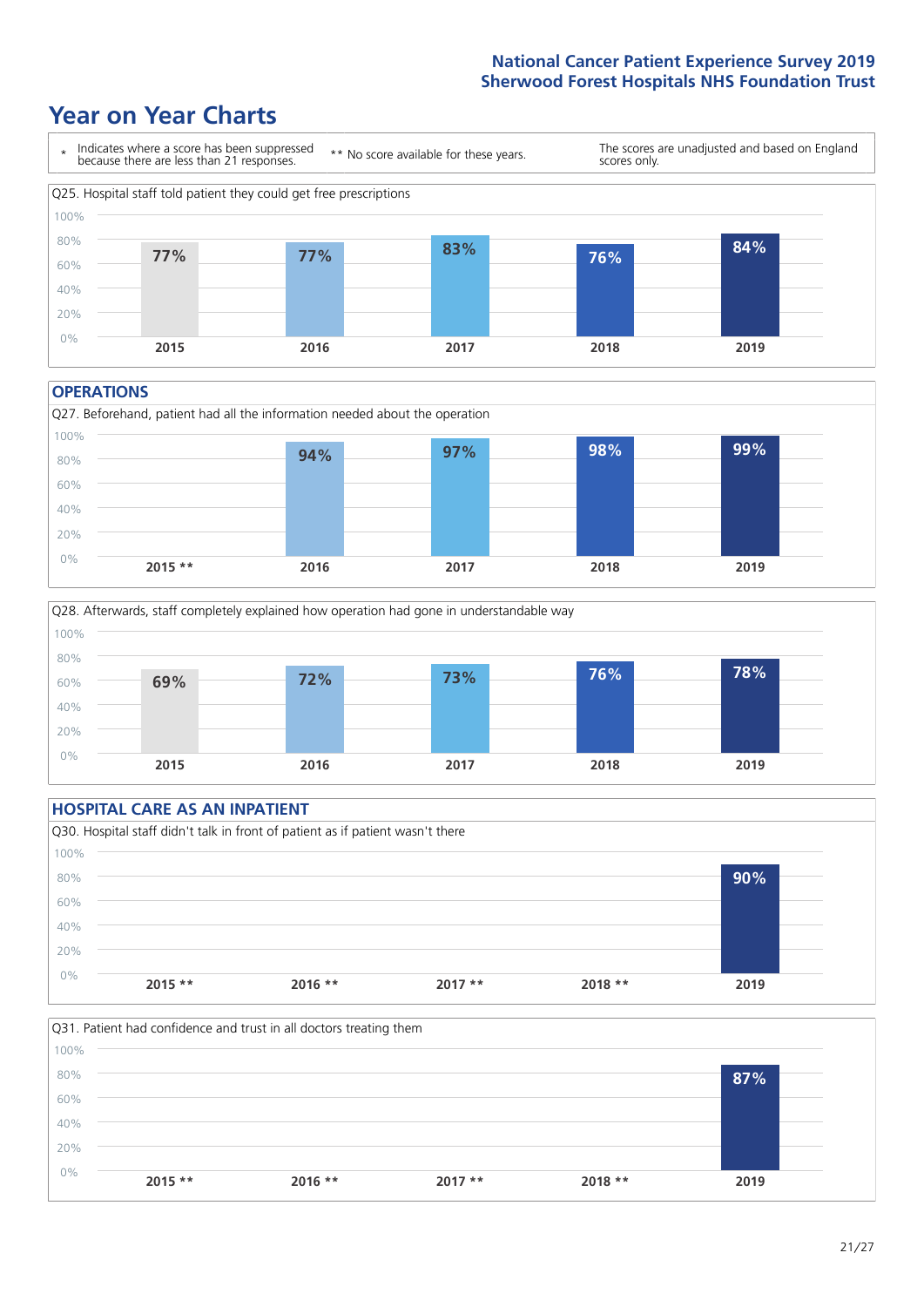### **Year on Year Charts**









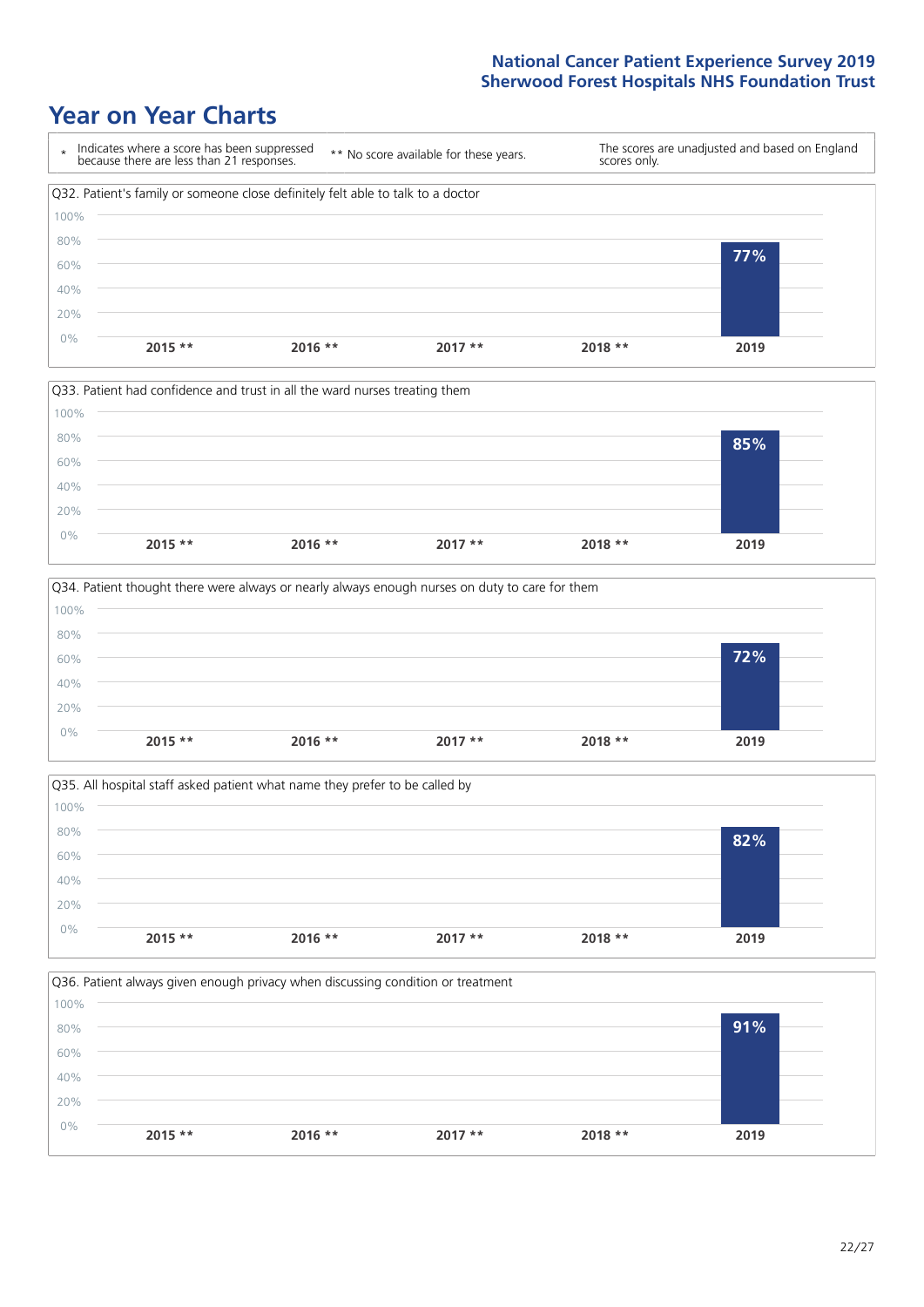### **Year on Year Charts**









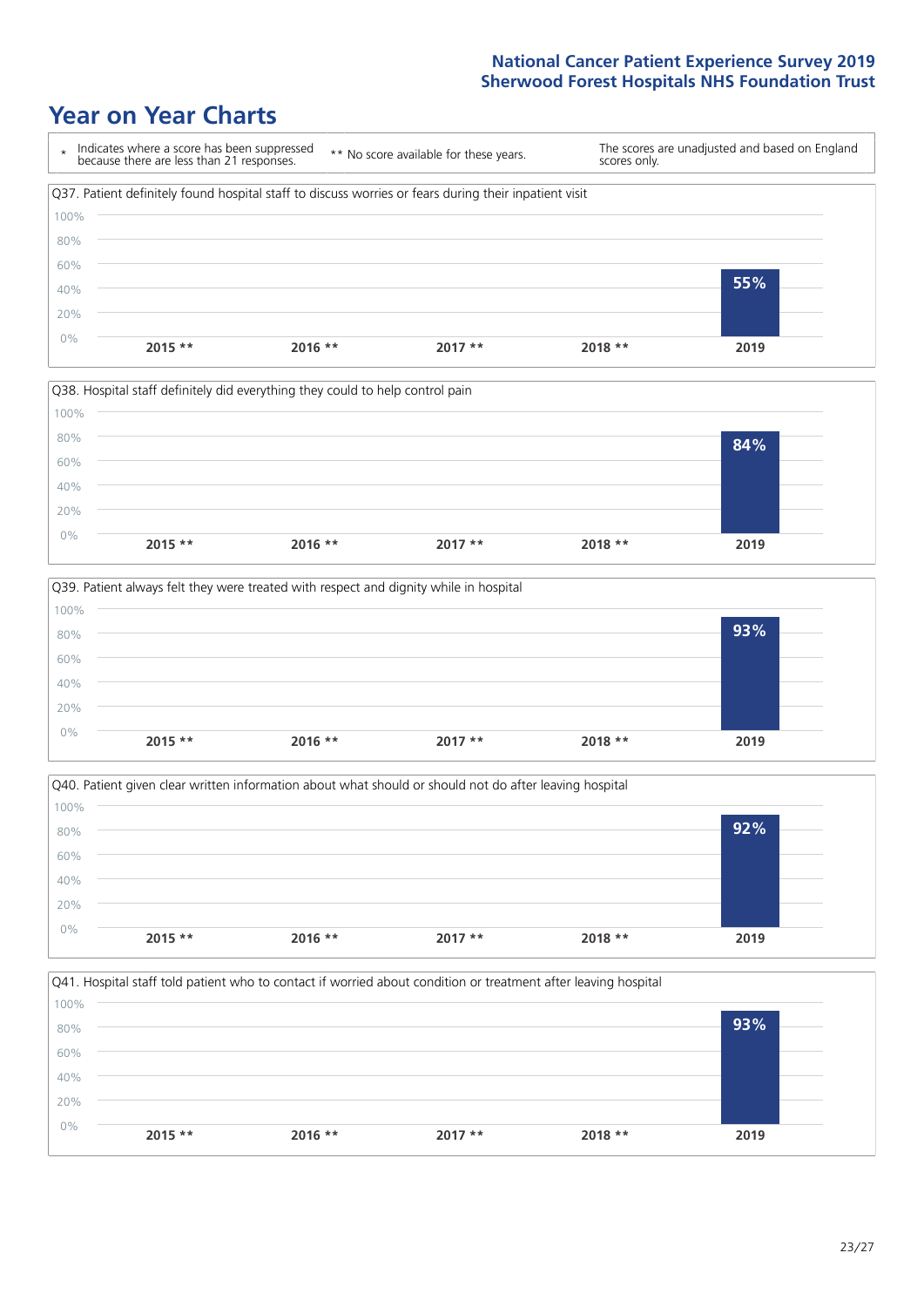### **Year on Year Charts**

\* Indicates where a score has been suppressed because there are less than 21 responses.

\*\* No score available for these years.

The scores are unadjusted and based on England scores only.

#### **HOSPITAL CARE AS A DAY PATIENT / OUTPATIENT**









Q49. Beforehand patient completely had all information needed about chemotherapy treatment

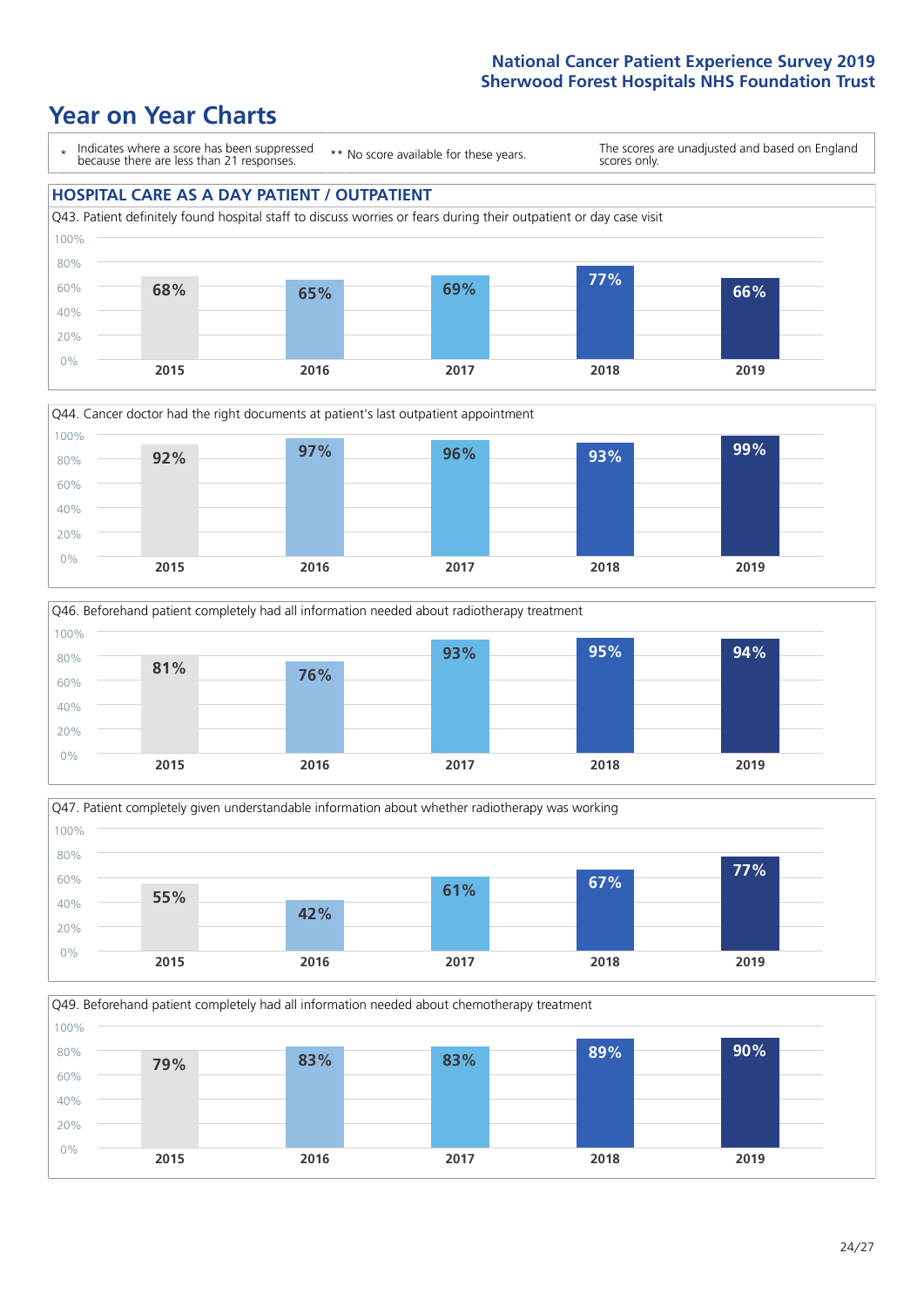### **Year on Year Charts**



#### **HOME CARE AND SUPPORT**







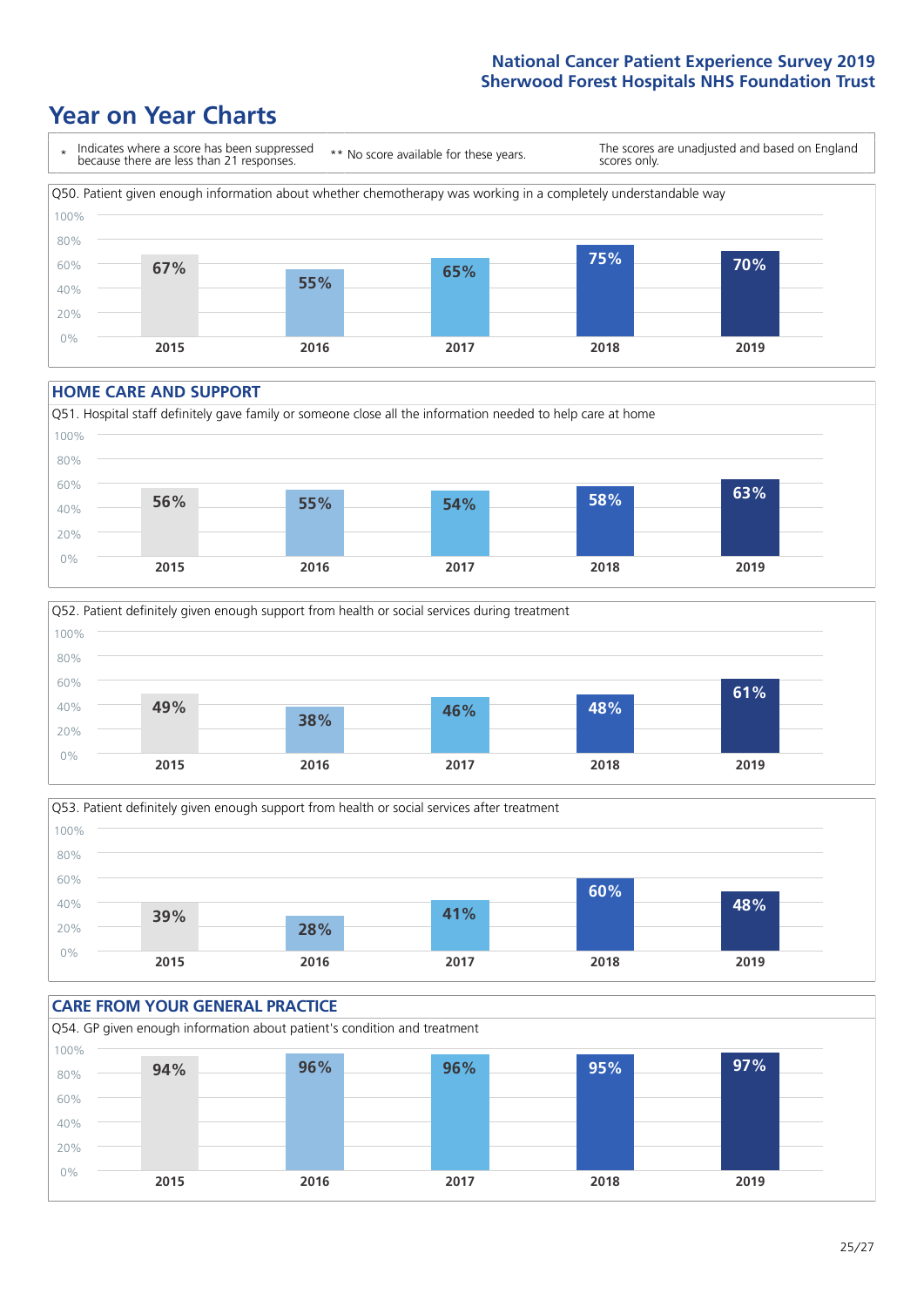### **Year on Year Charts**



#### **YOUR OVERALL NHS CARE**







Q59. Patient felt length of time for attending clinics and appointments for cancer was about right